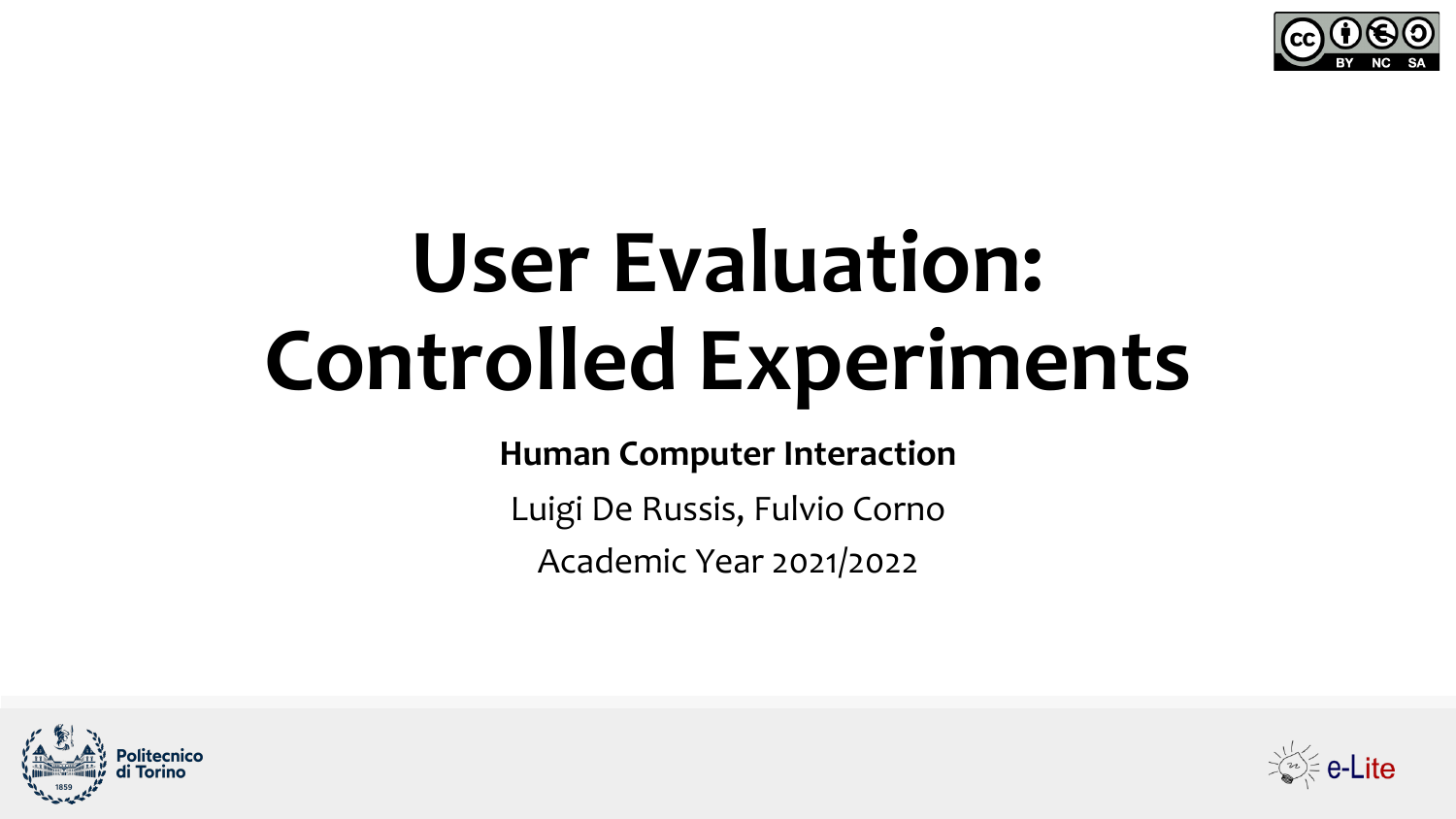# **Involving Users: Experimental Methods (recap)**

*Usability/User Testing*

- "Let's find someone to use our app, so that we will get some feedback on how to improve it."
- anecdotal, mostly
- observation-driven

*Controlled Experiments*

- "We want to verify if users of our app perform task X faster/…/with fewer errors than our competitor's app."
- scientific
- § hypothesis-driven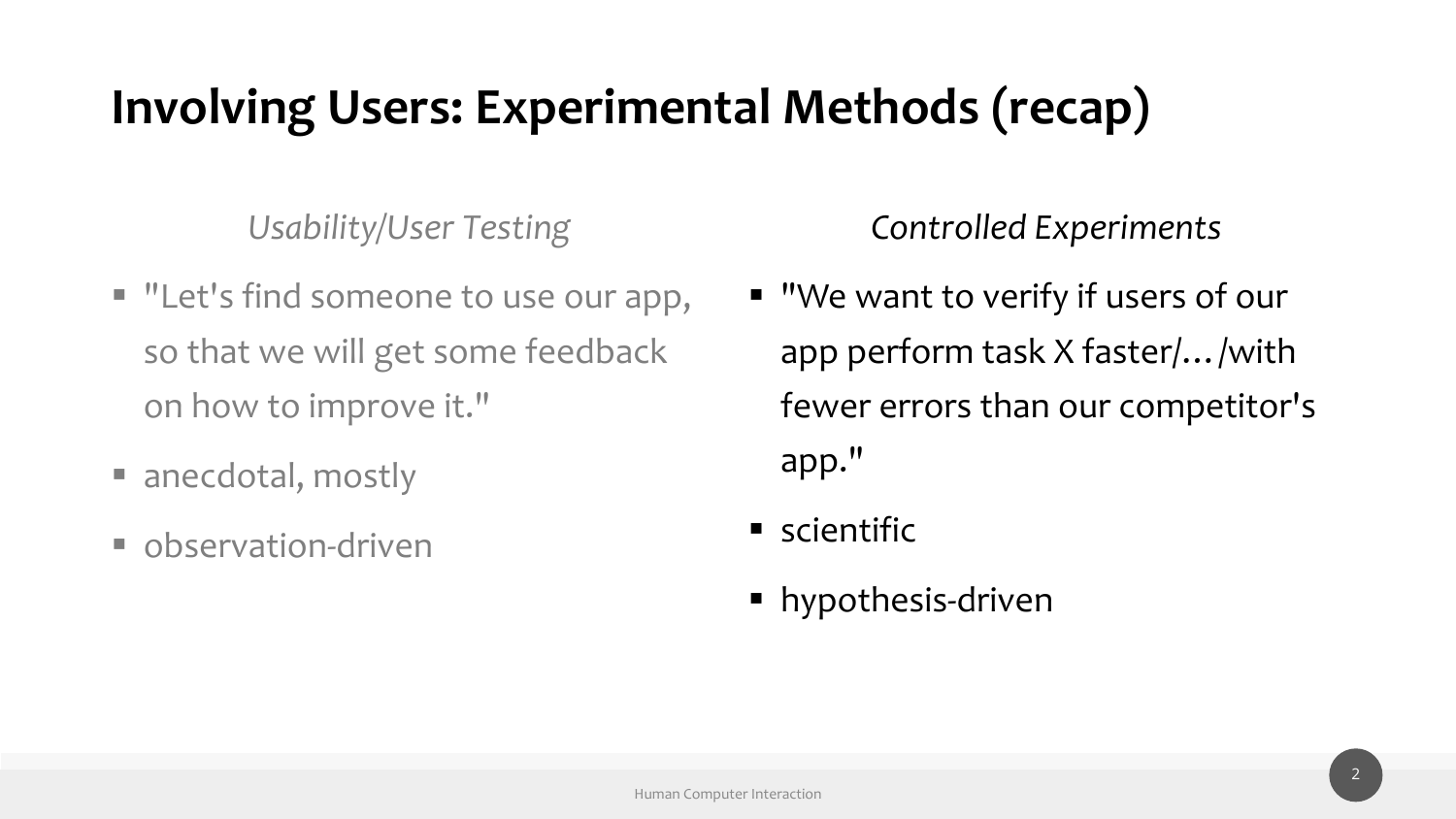#### **Overview**

- Controlled evaluation of **specific** aspects of interactive behavior  $\circ$  typically in lab
- § The evaluator chooses a **hypothesis** to be tested o most appropriately, a null hypothesis to be confuted
- § Various experimental **conditions** are considered o which differ only in the value of some controlled variables
- § Three main steps: *plan, run\*, and analyze*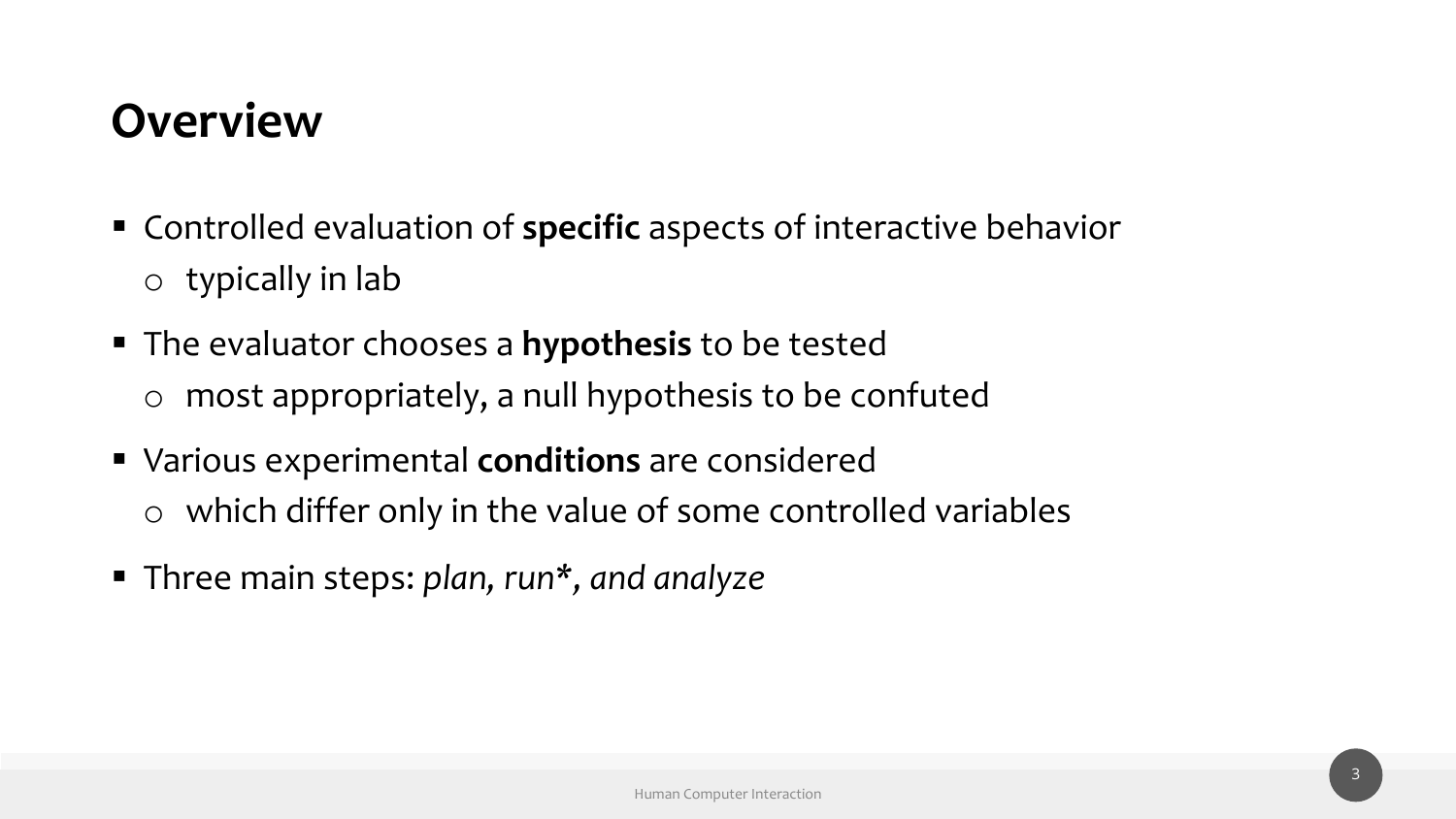# **Experimental Design: Planning the Study**

- 1. Choose what you want to study, which **narrow and testable question** you want to answer
- 2. Choose the **hypothesis** (with variables and measures)
- 3. Select your **participants**
- 4. Decide the **experimental method** that you will use
- 5. Write the **task(s)** you will give participants to (dis-)prove your hypothesis
	- o along with the experiment procedure
- 6. Decide which **statistical tests** you are going to use to analyze the results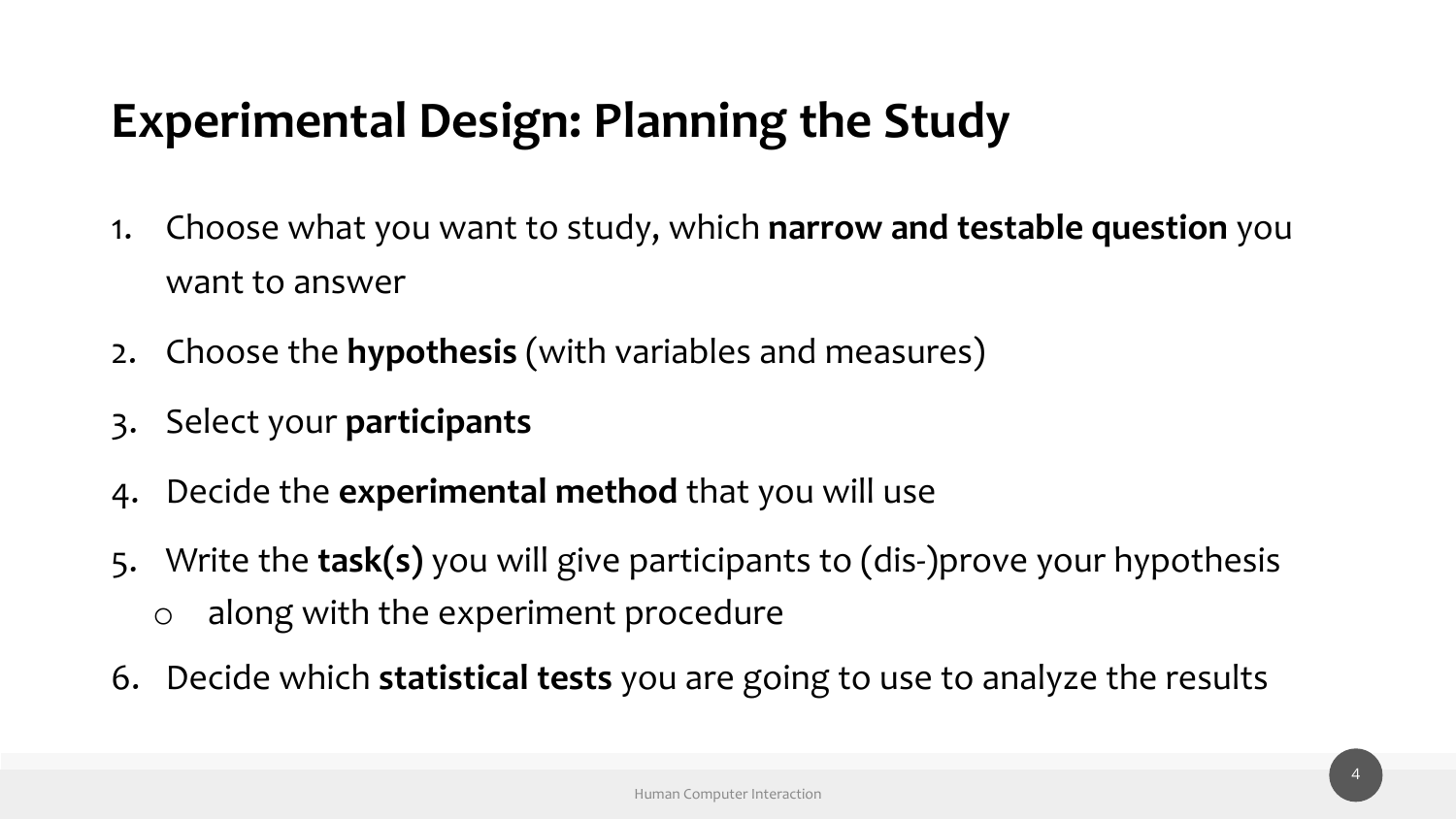# **Experimental Factors**

- Hypothesis
	- $\circ$  the prediction of the outcome of the study, what you would like to demonstrate
	- o framed in terms of *variables*
	- o in the form of a **null hypothesis**, to be disproved
- § Variables
	- $\circ$  things to manipulate and measure, to test the hypothesis
- § Subjects (participants)
	- o representative, sufficient sample
	- o sample size: at least double the number suggested by Nielsen for usability tests
	- o vital to the success of any experiment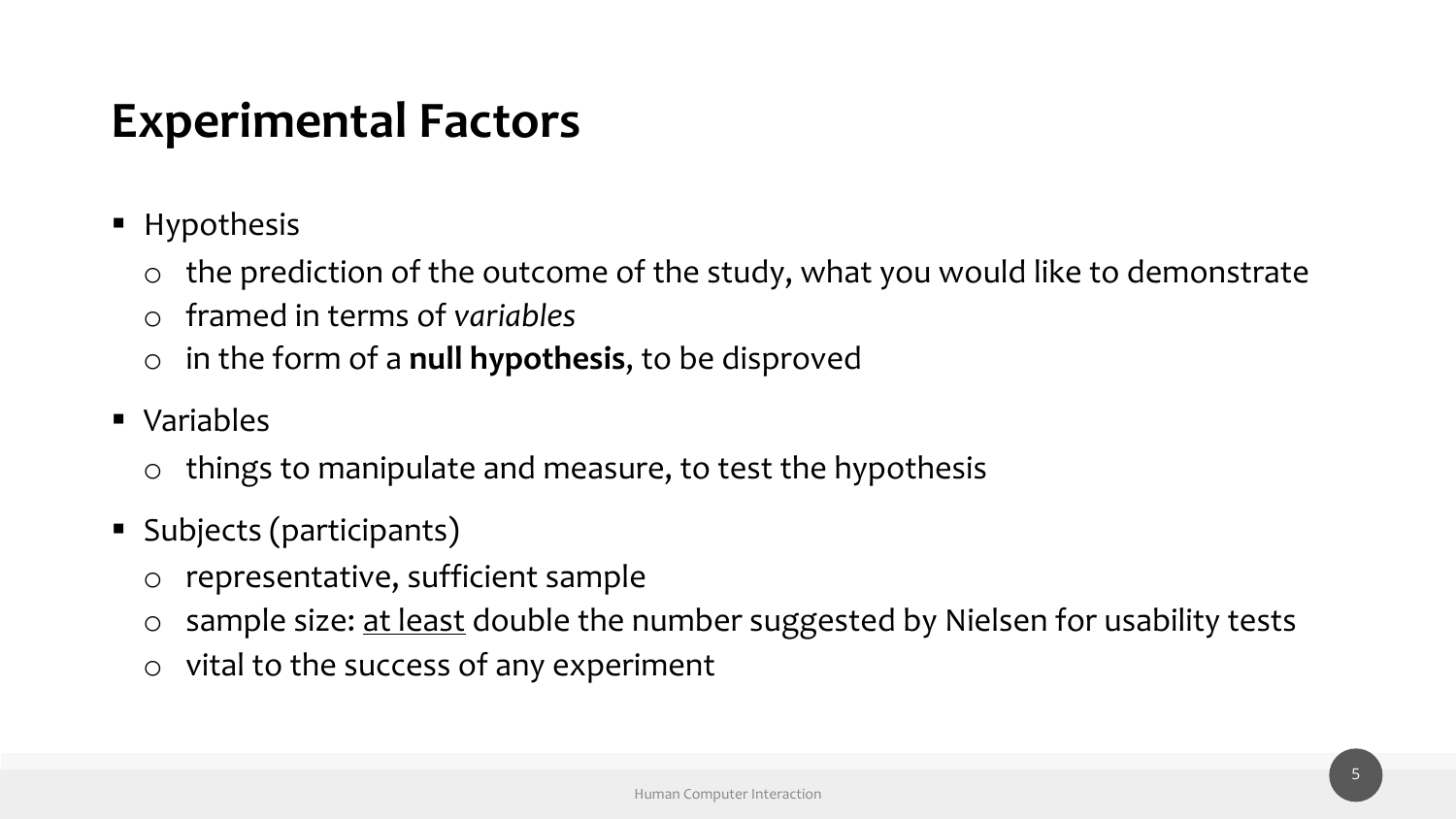# **Variables**

*Independent Variable (IV)*

- Elements of the experiment manipulated or controlled to produce different conditions for comparison
	- o e.g., interface style, number of menu items, icon design, …
- $\blacksquare$  Each of these can have different values, called *levels*
- One or more. Also called *factors*

#### *Dependent Variable (DV)*

- $\blacksquare$  Characteristics measured in the experiment
	- o their values are "dependent" on the changes made to the IV
	- o e.g., time taken, number of errors, …
- for usability testing, they were the "measures"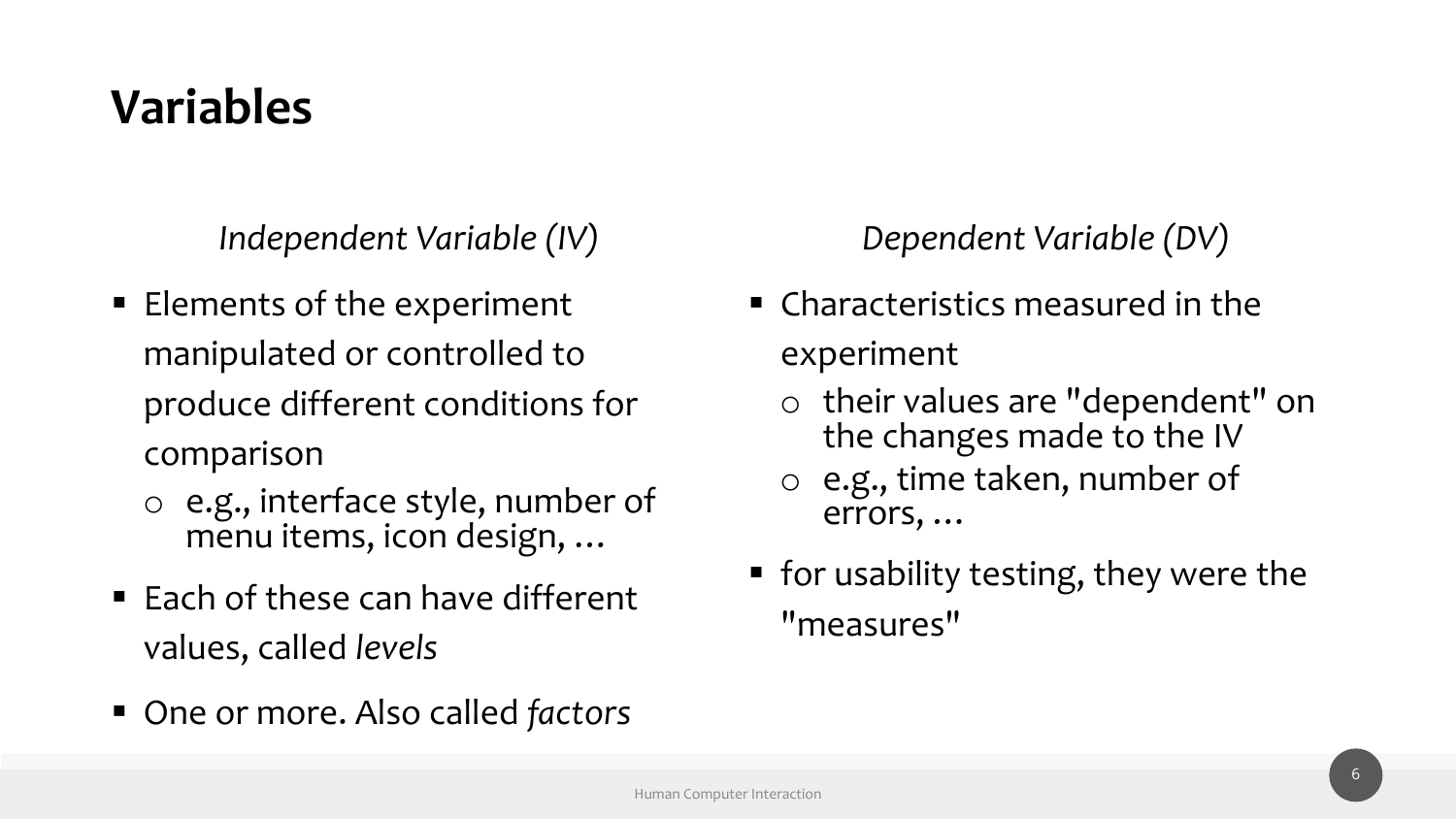# **Variables: A Very Simple Example**

We want to verify if users of our app perform a task faster/.../with fewer errors than our competitor's app

- "our app... than our competitor's app" -> IV? DV?
- "faster/.../with fewer errors" -> IV? DV?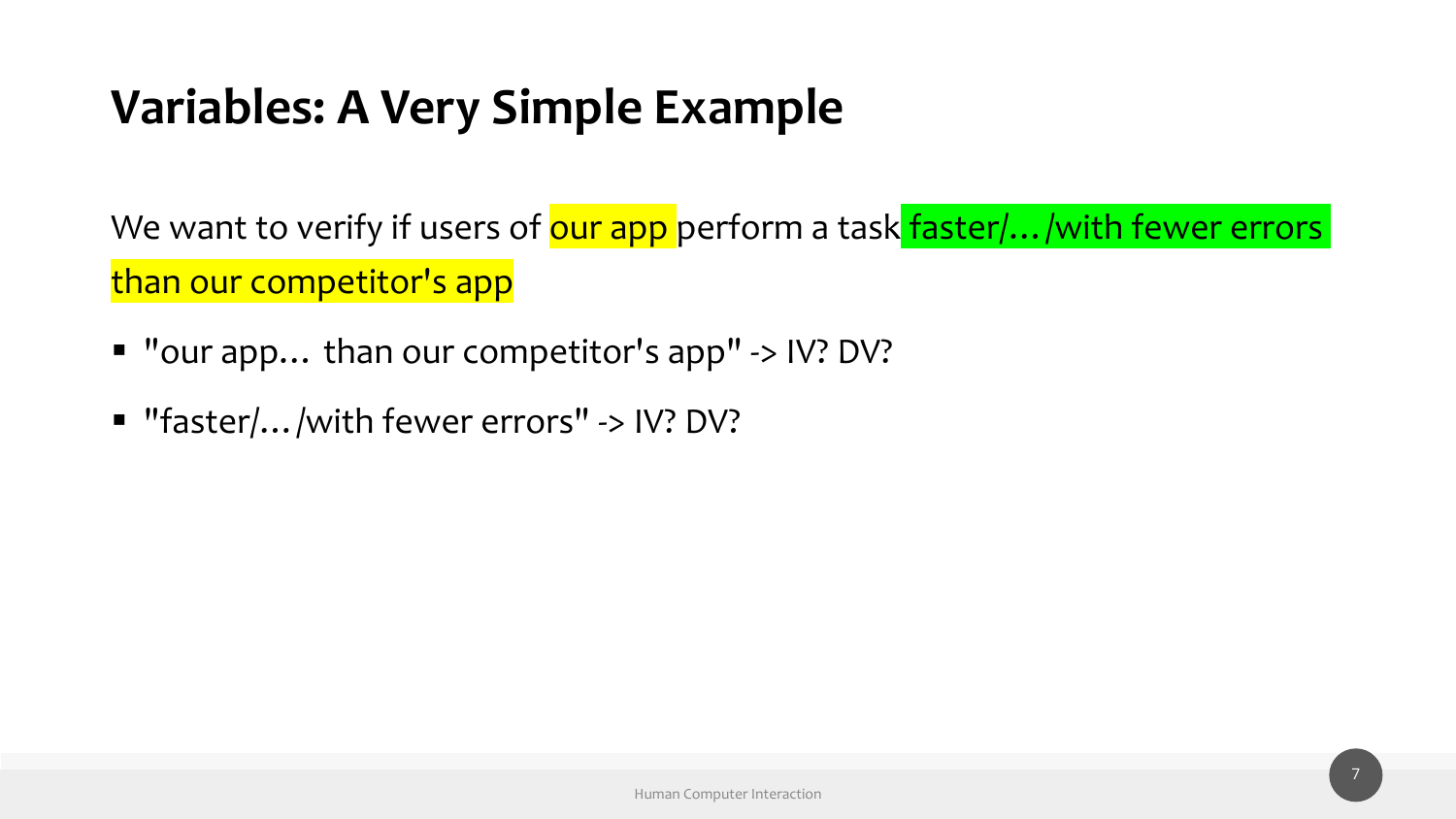# **Variables: Example**

We want to test whether selection speed in a menu improves as the number of menu items decreases

*Independent Variable (IV)*

- It is/They are...
- Each IV has ... levels

*Dependent Variable (DV)*

■ It is/They are...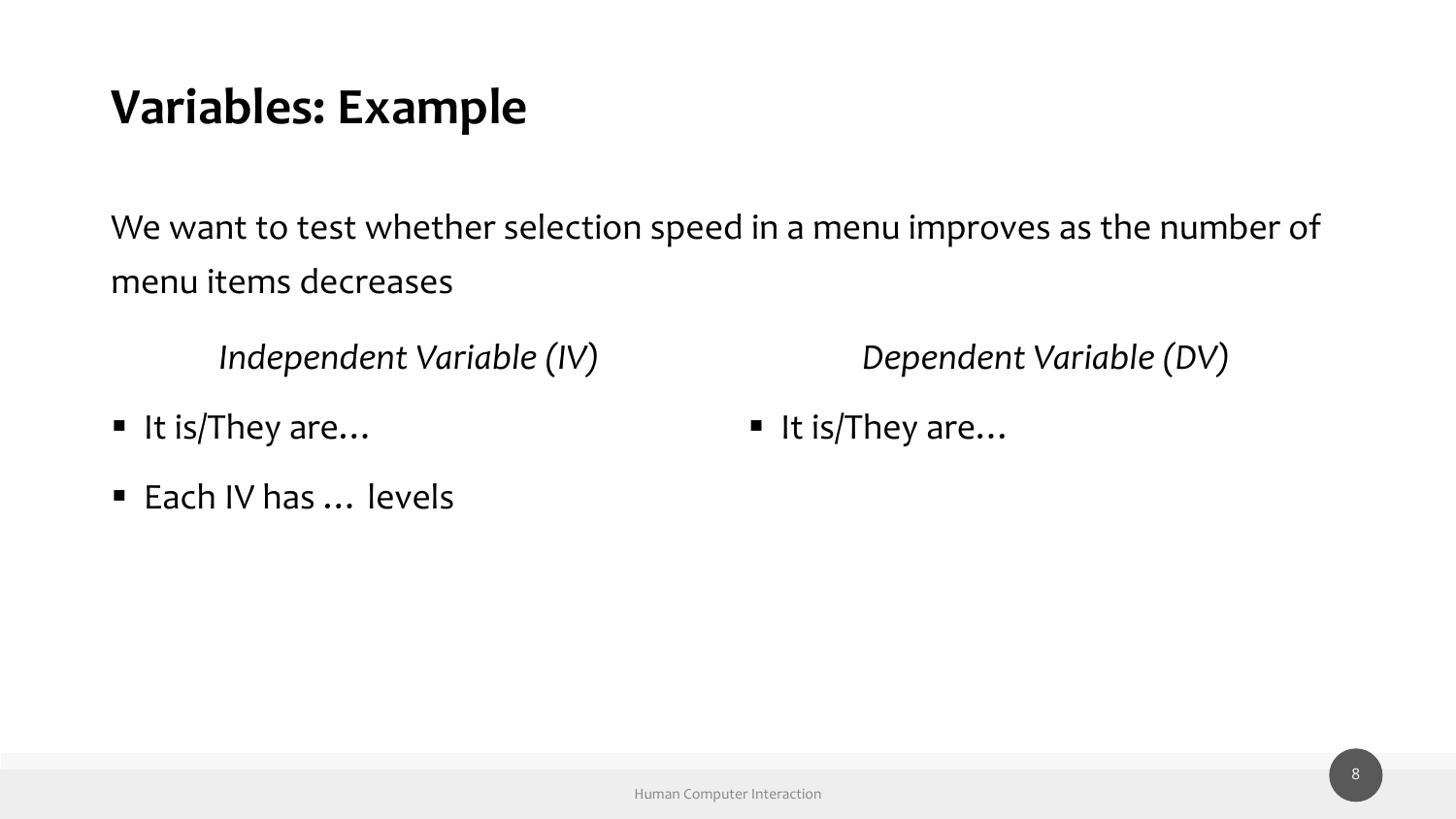# **Variables: Example**

We want to test whether selection speed in a menu improves as the number of menu items decreases

*Independent Variable (IV)*

- § IV: number of menu items
- If we consider menu items with 3, 5, and 7 items -> 3 levels

*Dependent Variable (DV)*

■ Speed of the menu item selection (sec)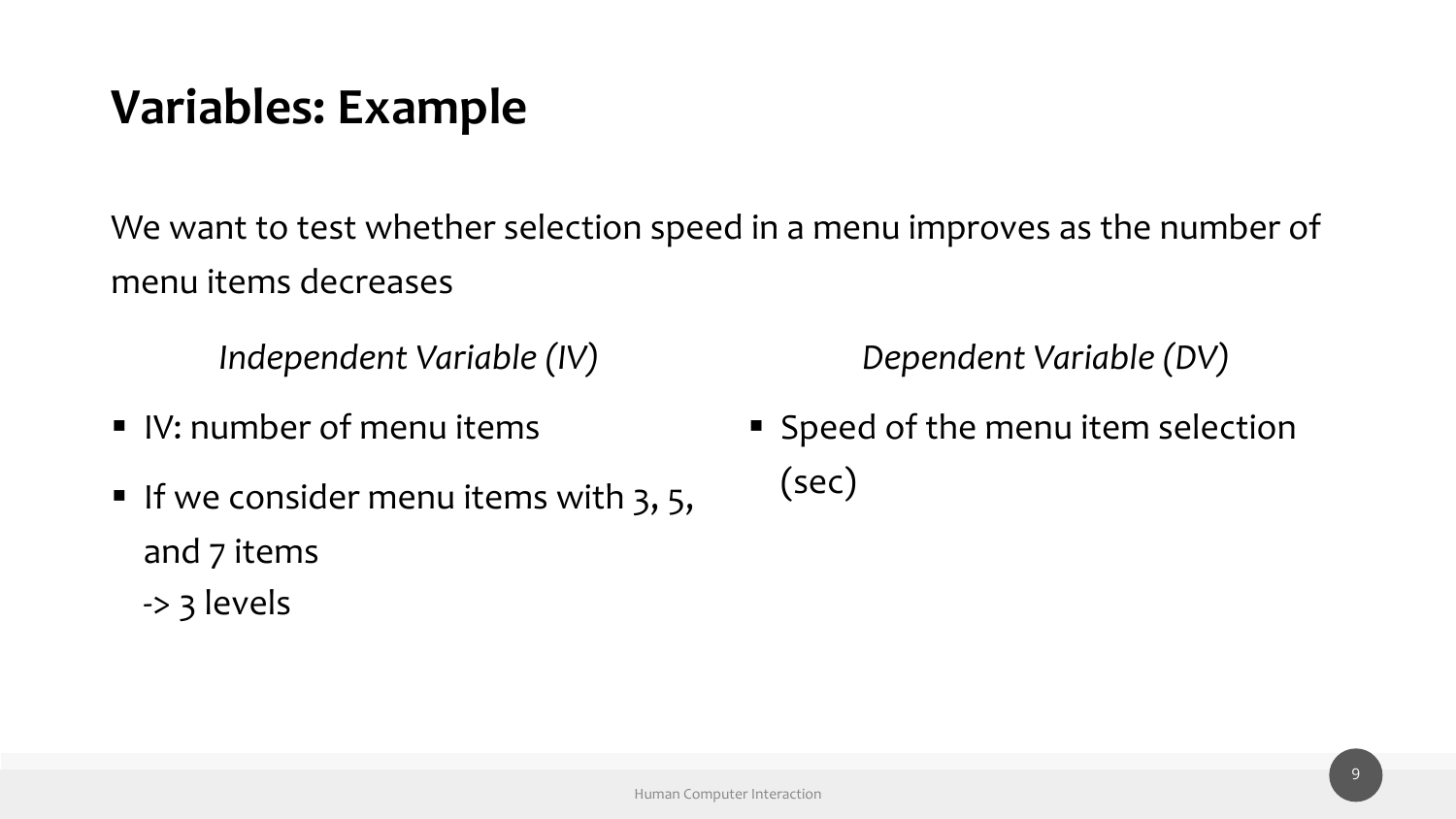- Experimental condition: e.g., task execution during the experiment
- Each level of an independent variable requires one experimental condition to test
	- $\circ$  3 menus with 3, 5, and 7 items -> 3 experimental conditions
- More complex experiments may have more than one IV, each with its own levels
	- o experimental conditions should account for all combinations of levels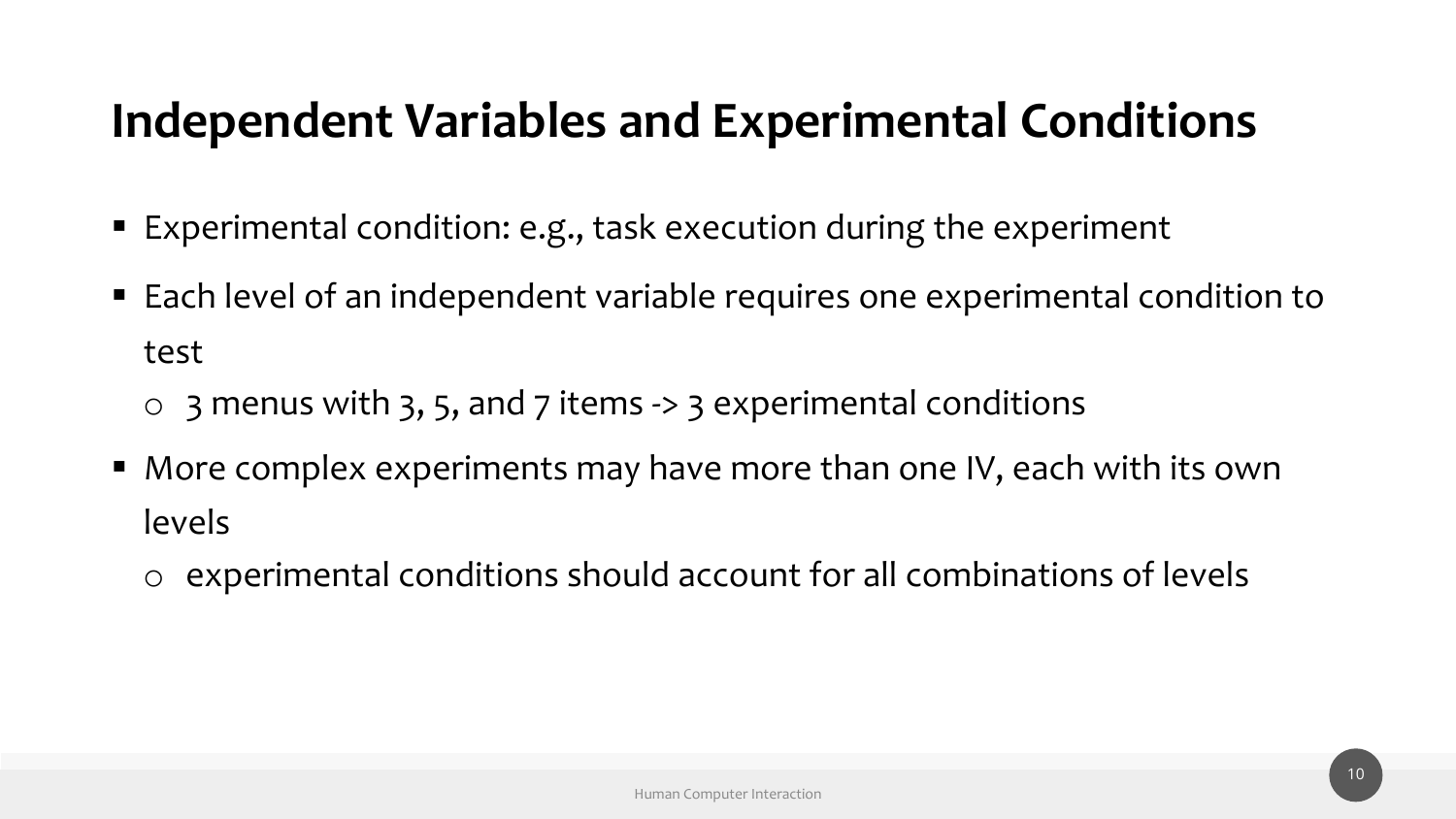- § Example
- We want to test whether selection speed in a menu improves as the number of menu items decreases AND text or icons are used as labels
	- o IVs?
	- o Levels?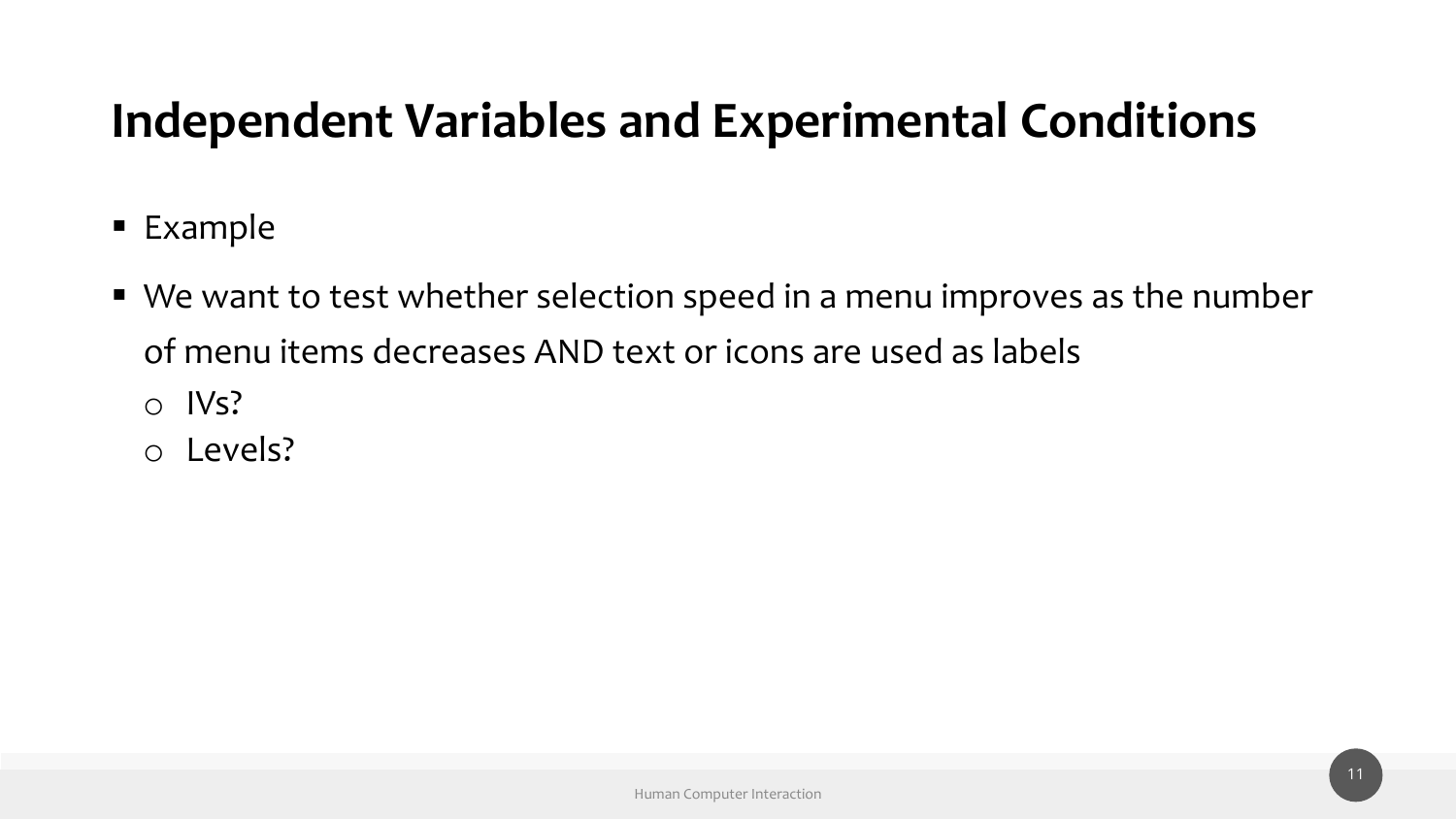- § Example
- We want to test whether selection speed in a menu improves as the number of menu items decreases AND text or icons are used as labels
	- $\circ$  2 IVs:
		- 1. number of menu items
			- three levels (as before)
		- 2. label type
			- two levels (text vs. icon)
- How many conditions?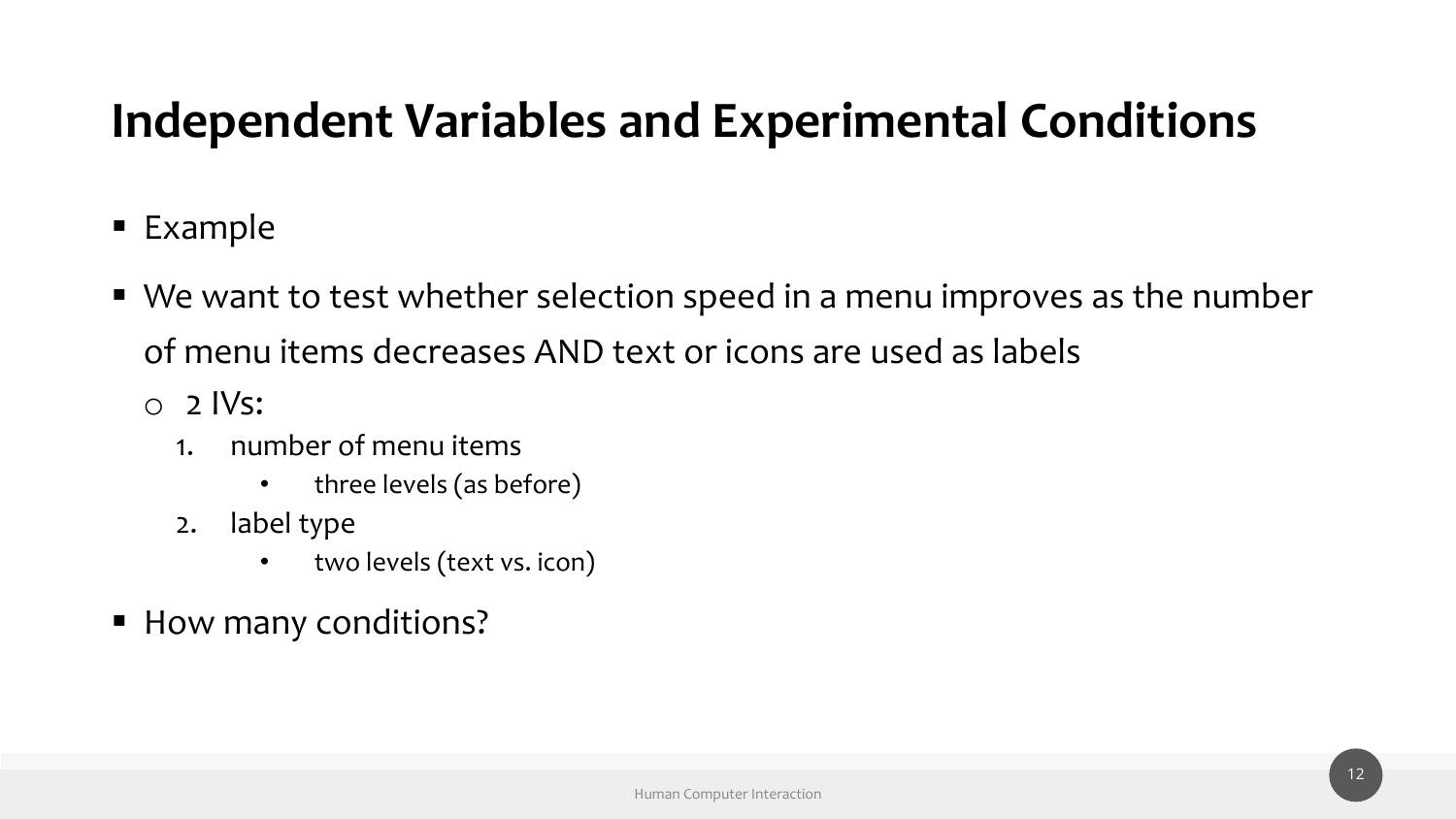- Example: we want to test whether selection speed in a menu improves as the number of menu items decreases AND text or icons are used as labels  $\circ$  2 IVs: 1) number of menu items, 2) text vs. icon used in the menu  $\circ$  1) has three levels (as before) and 2) 2 levels
- How many conditions?
	- $\circ$  6, 3x2
	- $\circ$  3 levels for the first IV, 2 for the second IV

|                | 3-items menu              |                | 5-items menu              |                | 7-items menu              |
|----------------|---------------------------|----------------|---------------------------|----------------|---------------------------|
| textual labels | textual labels +<br>icons | textual labels | textual labels +<br>icons | textual labels | textual labels +<br>icons |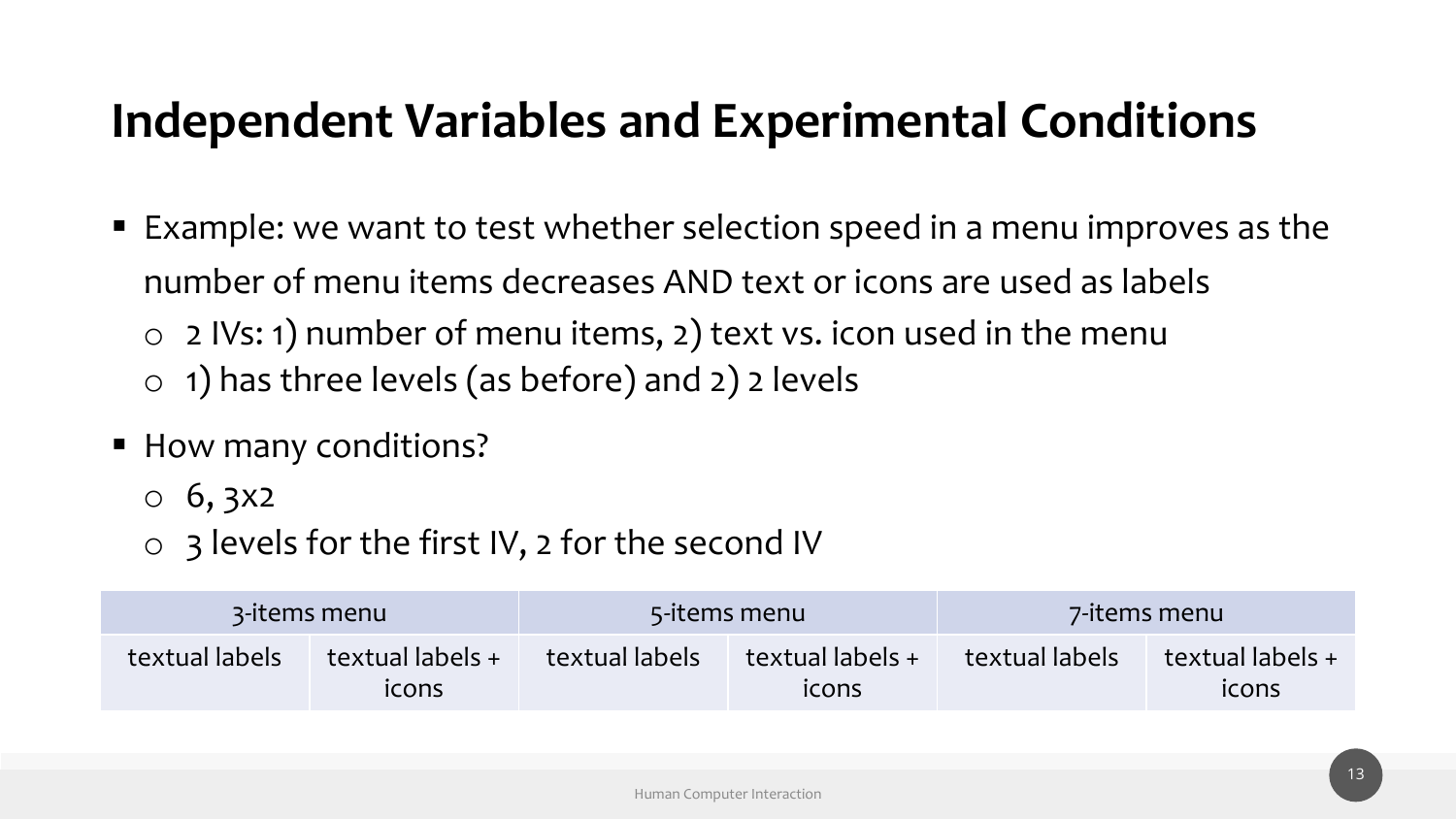#### **Independent Variables: How Many?**

- Complex experiments may have multiple IVs o is there an upper limit?
- Let's have a look at the *effects* among the variables
	- o an experiment with 1 IV includes a main effect on the DVs
	- $\circ$  one with 2 IVs includes 2 main effects and 1 interaction effect (2-way)
	- o one with 3 IVs includes 3 main effects and 4 interaction effects (three 2-way and a 3-way)
	- $\circ$  one with 4 IVs includes 14 effects, etc.
		- too many effects, too many variables!
- A good experiment design is one that limits the number of IVs to 1 or 2, three at most!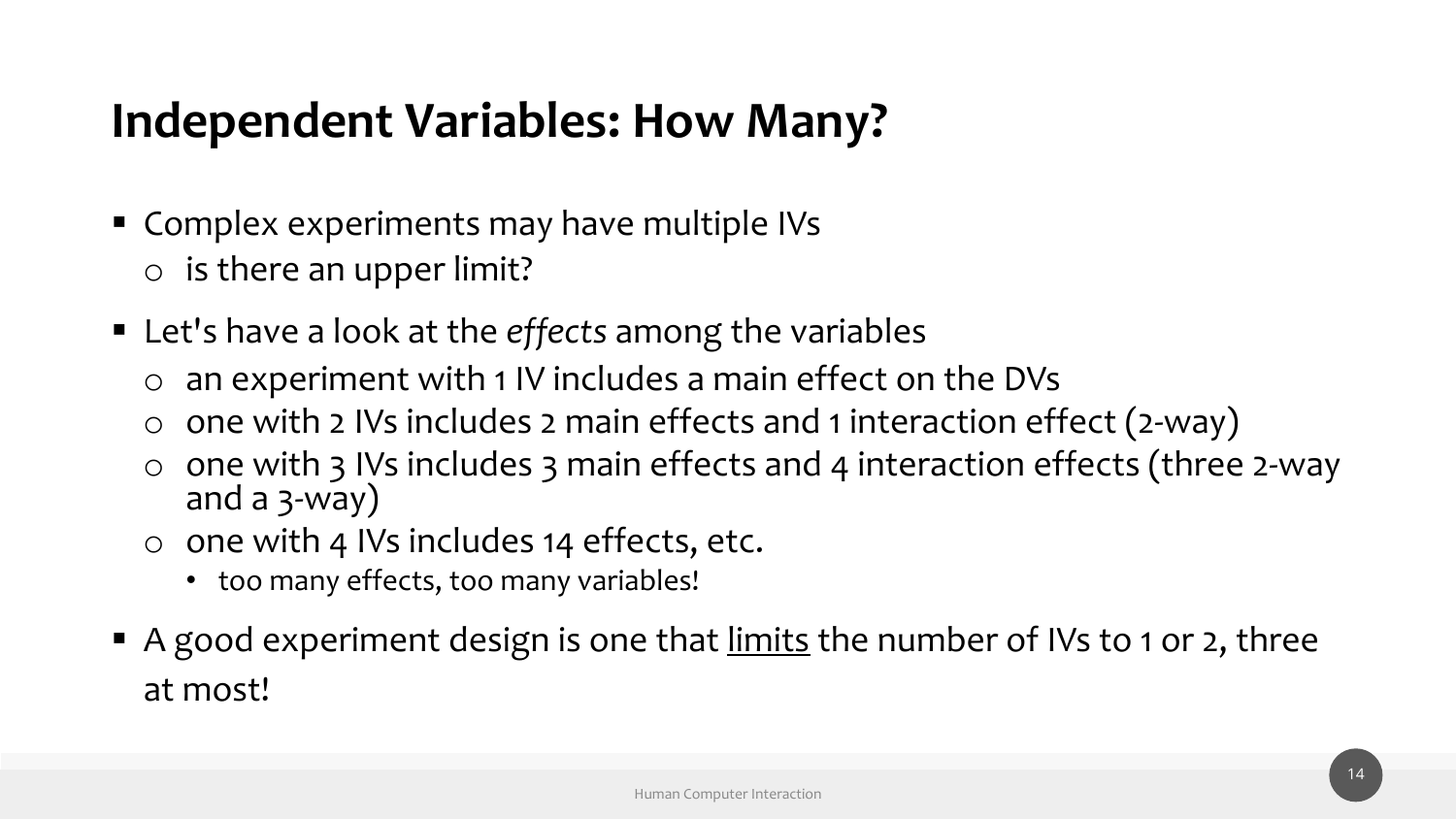# **Other Types of Variables**

- $\blacksquare$  Control
	- $\circ$  variables that may influence a dependent variable, but they are not under investigation, can be *controlled*
		- always fixed at a nominal setting during the experiment
	- o e.g., display size, mouse cursor speed, chair height, smartphone type, …
- Random
	- o instead of trying to control everything, we can allow some variables to vary randomly
	- o typically, they pertain to characteristics of participants, e.g., gender, height, hand size, …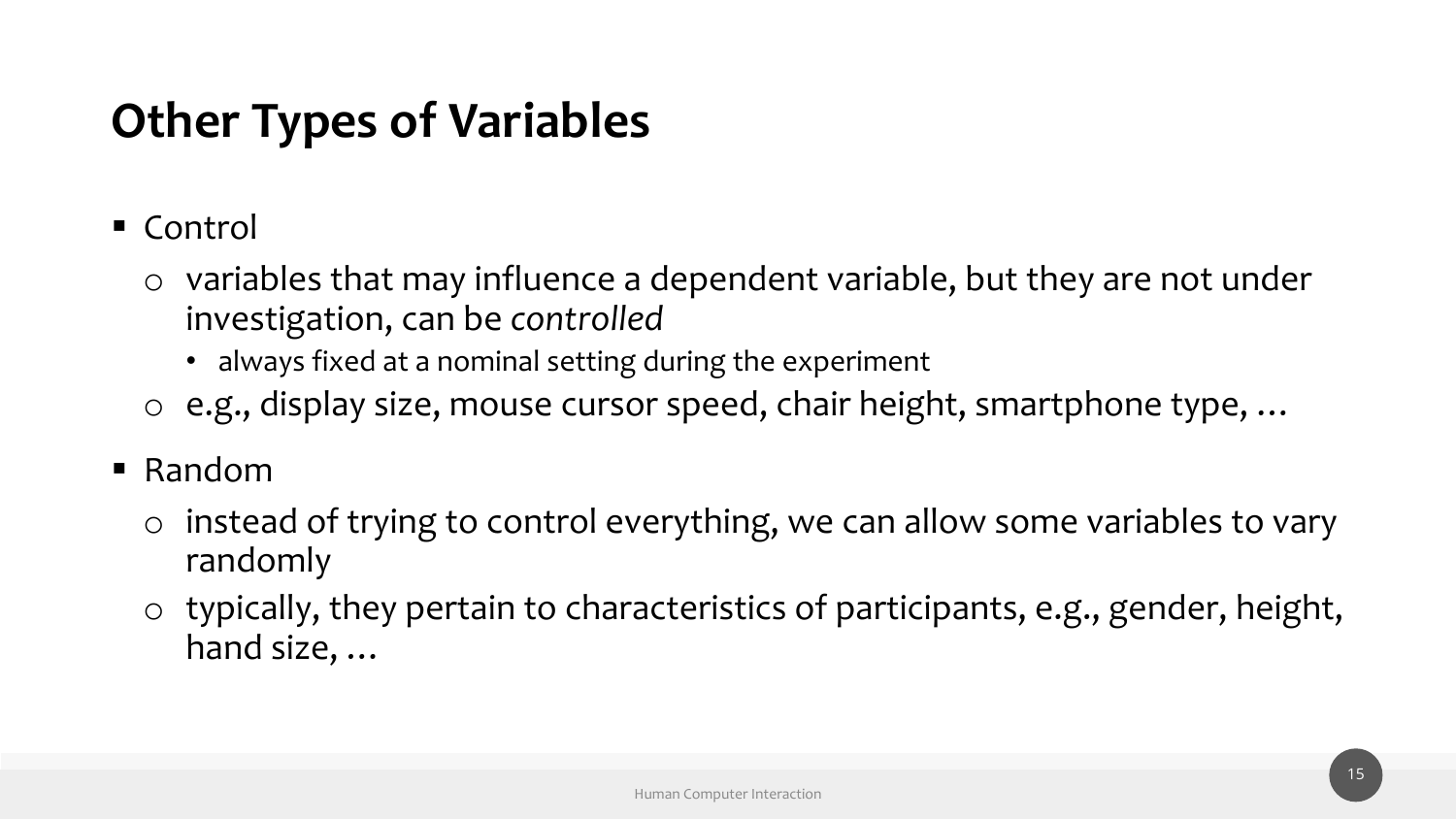# **Other Types of Variables**

- Confounding
	- o any circumstance or condition that changes systematically with an IV
	- o problematic!
		- is the effect observed due to the IV or the confounding variable?
	- o e.g., if you use two different cameras to track a person's eyes in different conditions (near vs. far), the different characteristics of the 2 cameras are the confounding variables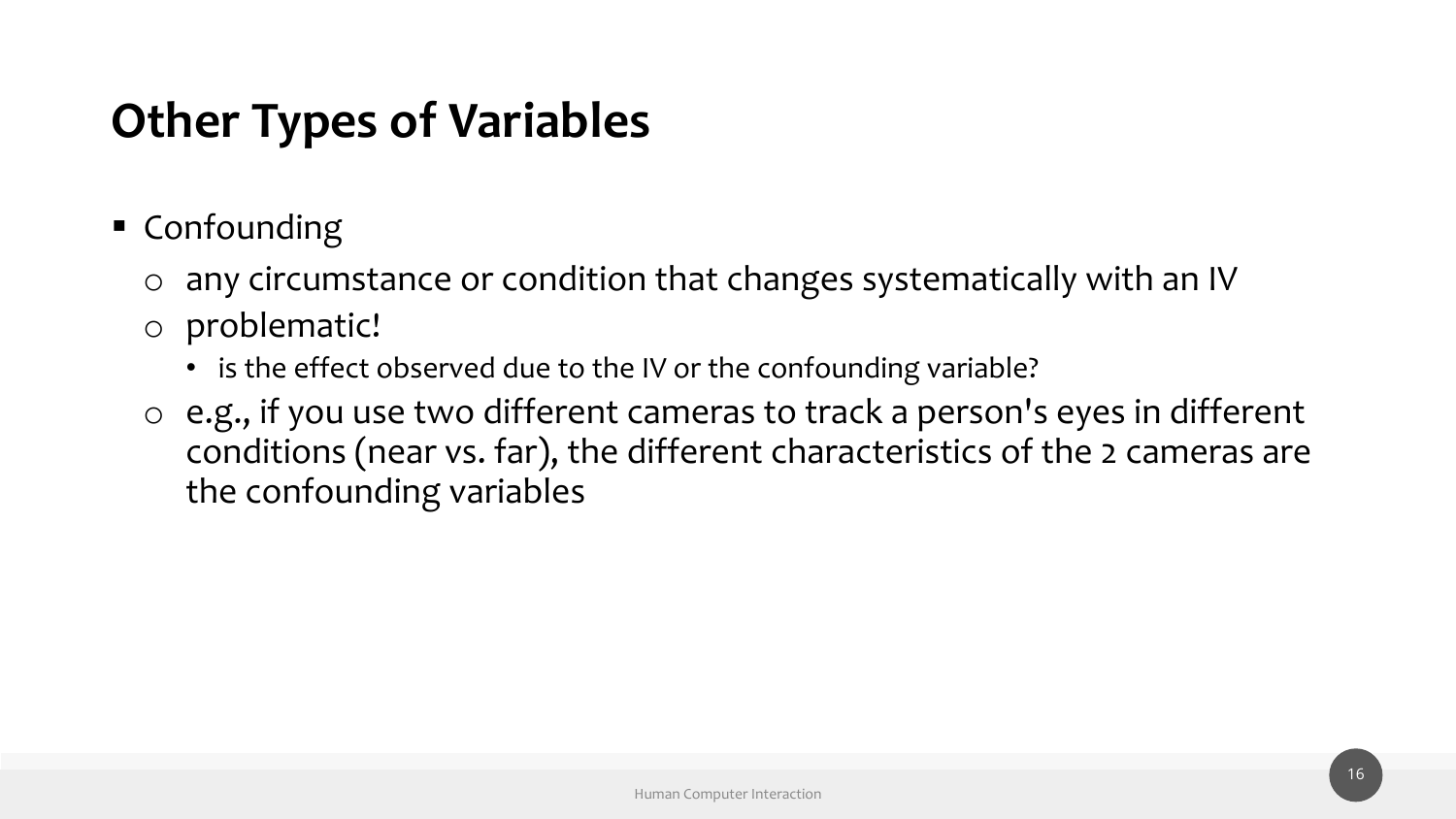# **Hypothesis**

- Prediction of the study outcome, framed in terms of IVs and DVs
	- $\circ$  a variation in the independent variable will cause a difference in the dependent variable
- § This is done by **disproving** (rejecting) the null hypothesis
	- $\circ$  it states that there is no difference in the dependent variable between the levels of the independent variable
- And accepting the alternative hypothesis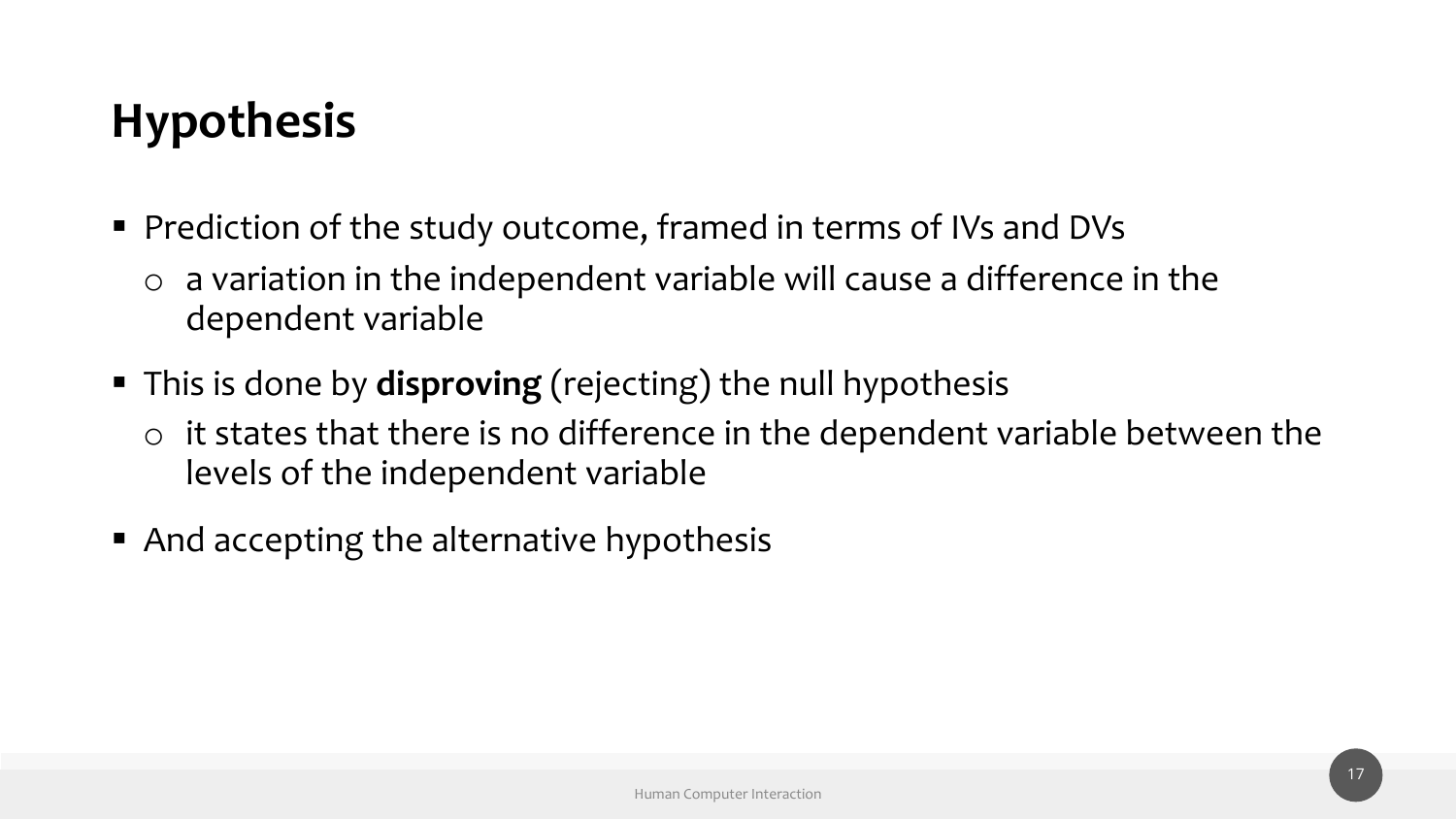# **Hypothesis**

- § The difference is evaluated **statistically**
	- o some statistical measures produce values that can be compared with various levels of significance
	- o if a result is *significant*, at a given level of certainty, the measured differences would not have occurred by chance
		- that is, that the null hypothesis is incorrect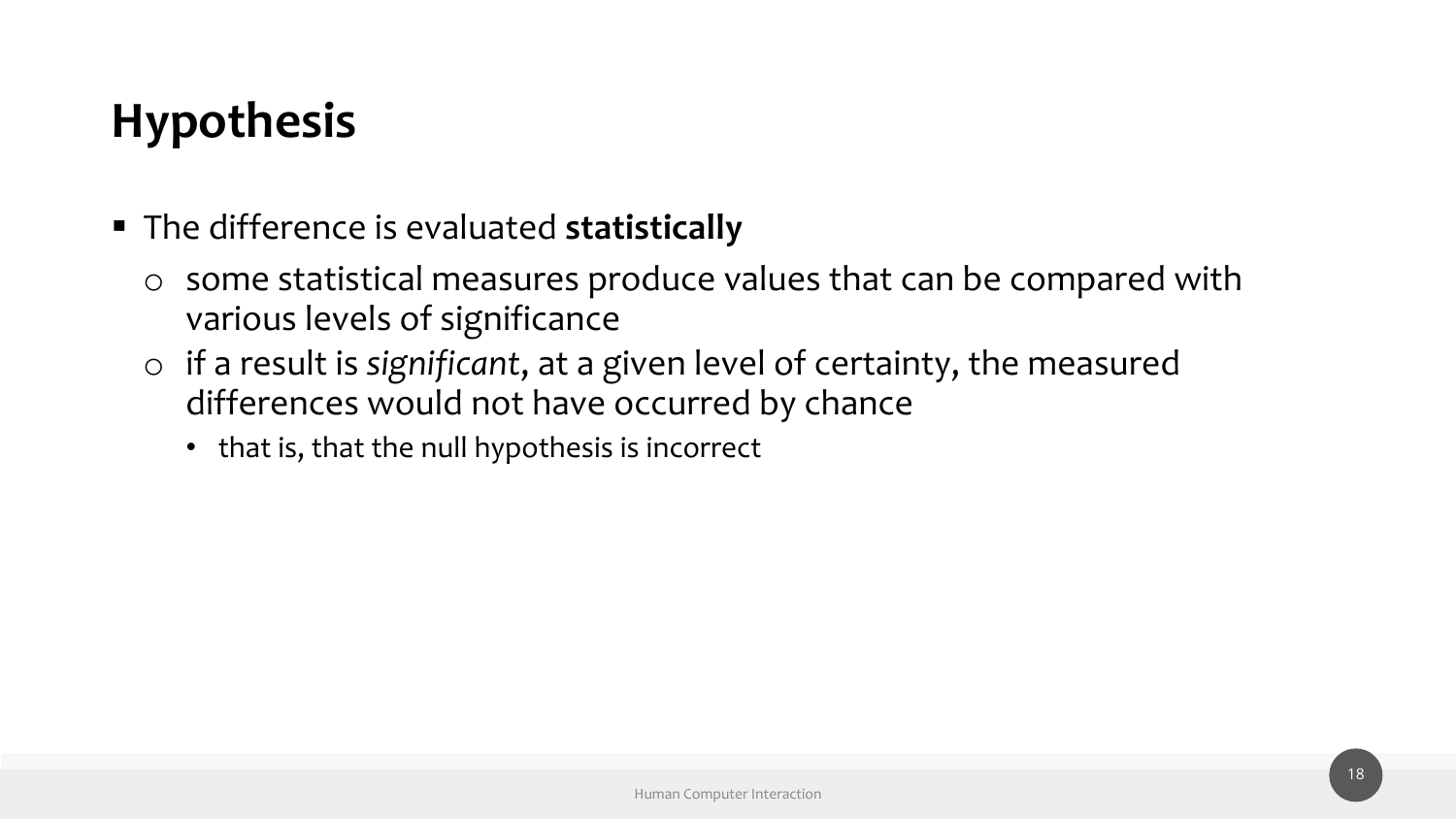# **Experimental Methods**

- Between-subjects
	- o each participant performs under only one condition
	- o no transfer of learning
	- o more users required; groups must be balanced
	- o user variation can bias results
- Within-subjects
	- o each participant performs experiment under each condition
	- o transfer of learning possible
	- o less costly and less likely to suffer from user variation
	- o also called *repeated measures*
- When more than one IV is present, it is possible to devise a *mixed design* 
	- $\circ$  one IV is placed between-subjects, the other within-in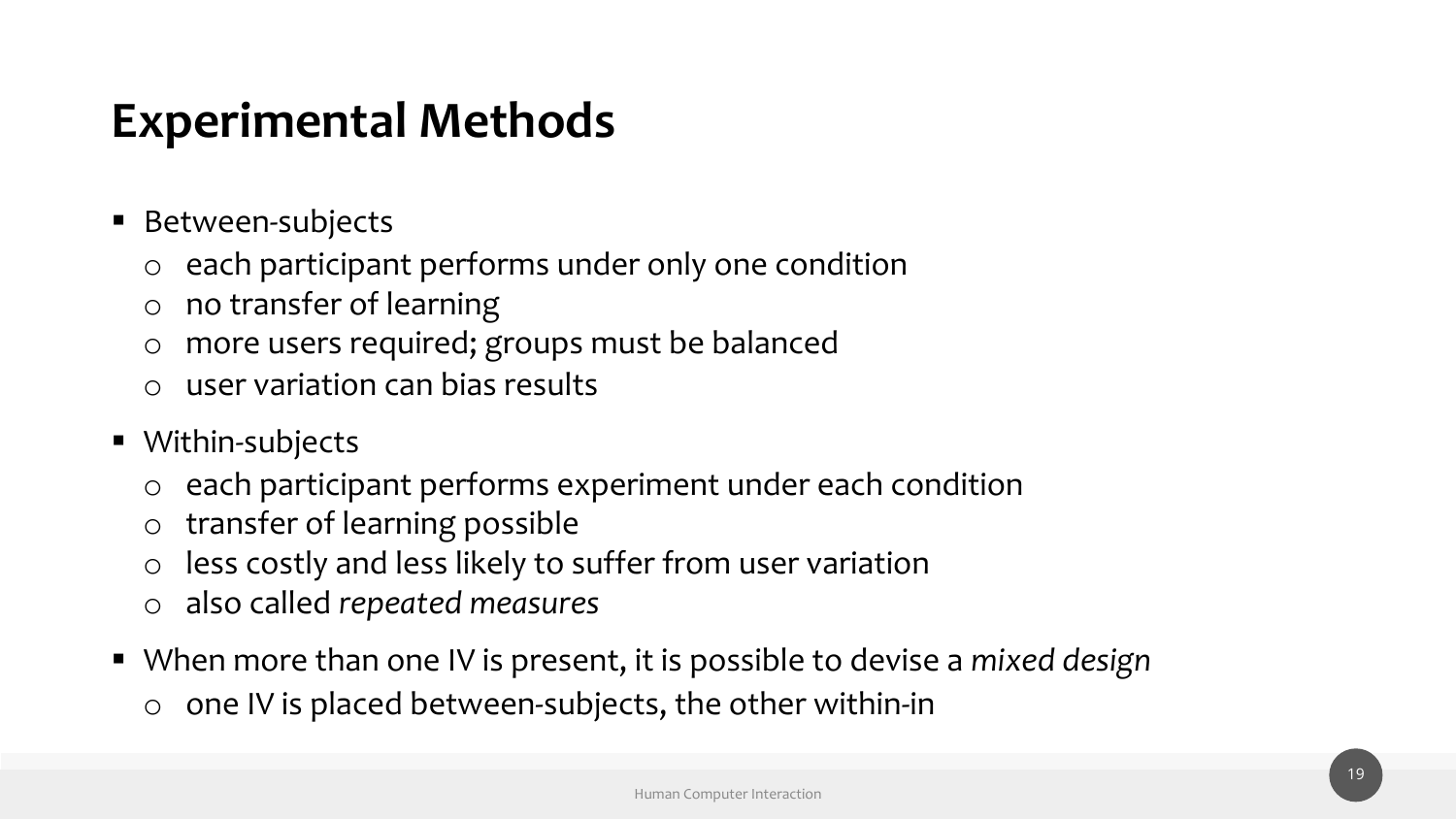# **Within- or Between-Subjects?**

- Important trade-offs:
	- o a **within-subject design** requires less participants
	- $\circ$  it also exhibits the same participants' predispositions across the different conditions
	- $\circ$  no need to balance groups of participants!
	- o however, *transfer of learning* is possible (and not desired)
		- e.g., participants may perform better on the second condition because they benefitted from practice with the first one
	- o *fatigue* may also be an issue
- **EXPLEX Counterbalancing** help minimize practice effects
	- o divide participants into groups and administer the conditions in a different order for each group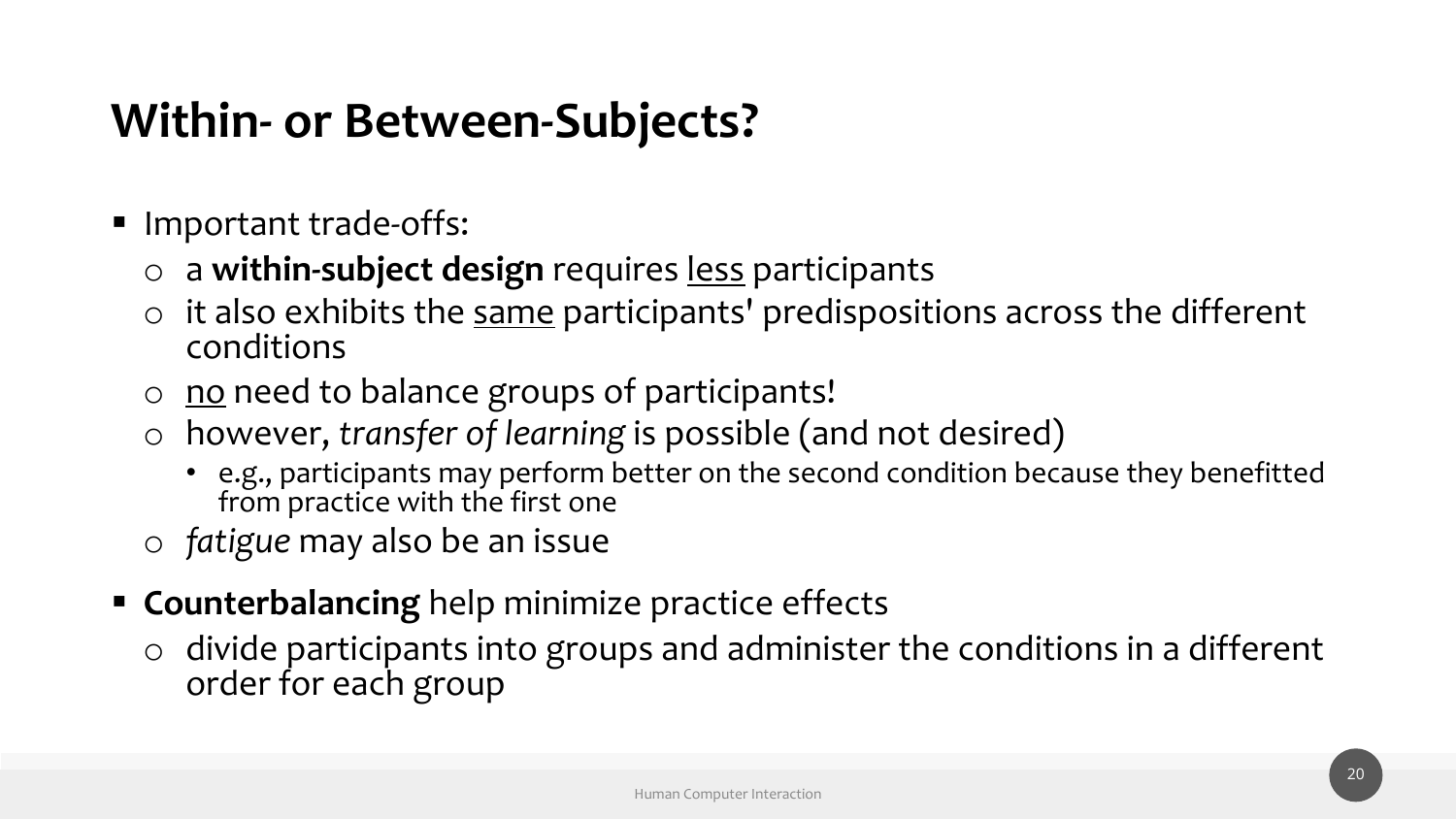# **Counterbalancing**

- § Typically, you counterbalance with a (balanced) **Latin Square**
	- o a *n*x*n* table filled with n different symbols positioned such that each symbol occurs exactly one in each row and each column
		- *n* are levels, typically
- In this case, the number of levels of the IV must divide equally into the number of participants
	- o e.g., 1 IV with 3 levels, 12 participants

| A | B |
|---|---|
| B | A |

| A | Β | C |
|---|---|---|
| B |   | A |
|   | A | Β |

|   |              |              |              | $\mathsf{A}$ | B  |       | C D            | $\mathsf E$             |
|---|--------------|--------------|--------------|--------------|----|-------|----------------|-------------------------|
| A | B            | D            | $\mathsf{C}$ | B            |    | C   D | E              | $\overline{A}$          |
| B | $\mathsf{C}$ | A            | D            | $\mathsf{C}$ | D  | E     | $\overline{A}$ | $\mathsf B$             |
| C | D            | $\mathsf B$  | A            | D.           | E. | A     | $\mathsf B$    | $\overline{\mathsf{C}}$ |
| D | A            | $\mathsf{C}$ | B            | E.           | Α  | B     | $\mathsf{C}$   | D                       |

 $A \mid B$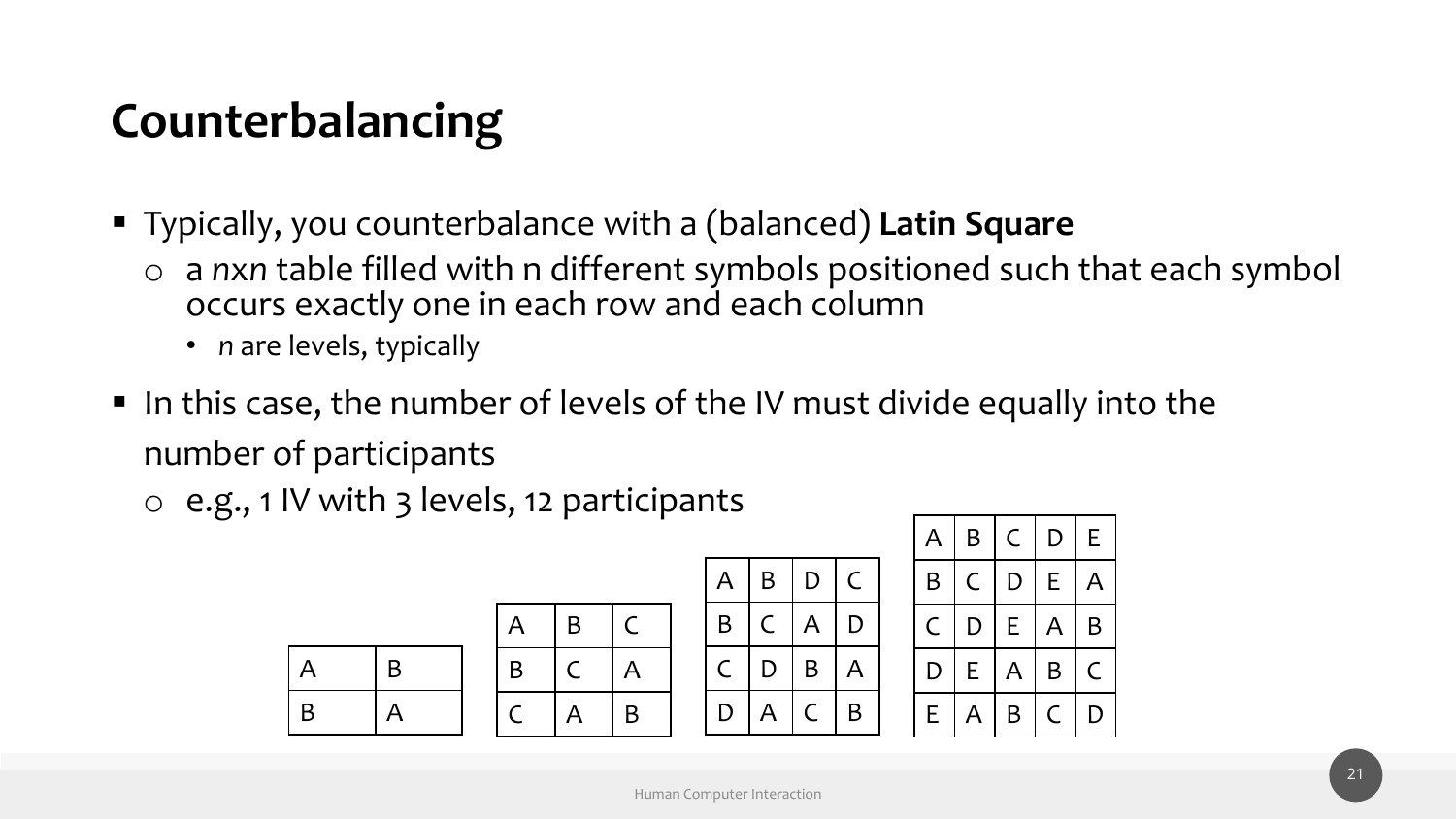#### **Counterbalancing: Questions**



■ Do not we have the same problem here  $\left|\frac{B}{C}\right|\left|\frac{C}{A}\right|$  and  $\left|\frac{B}{B}\right|$  ?

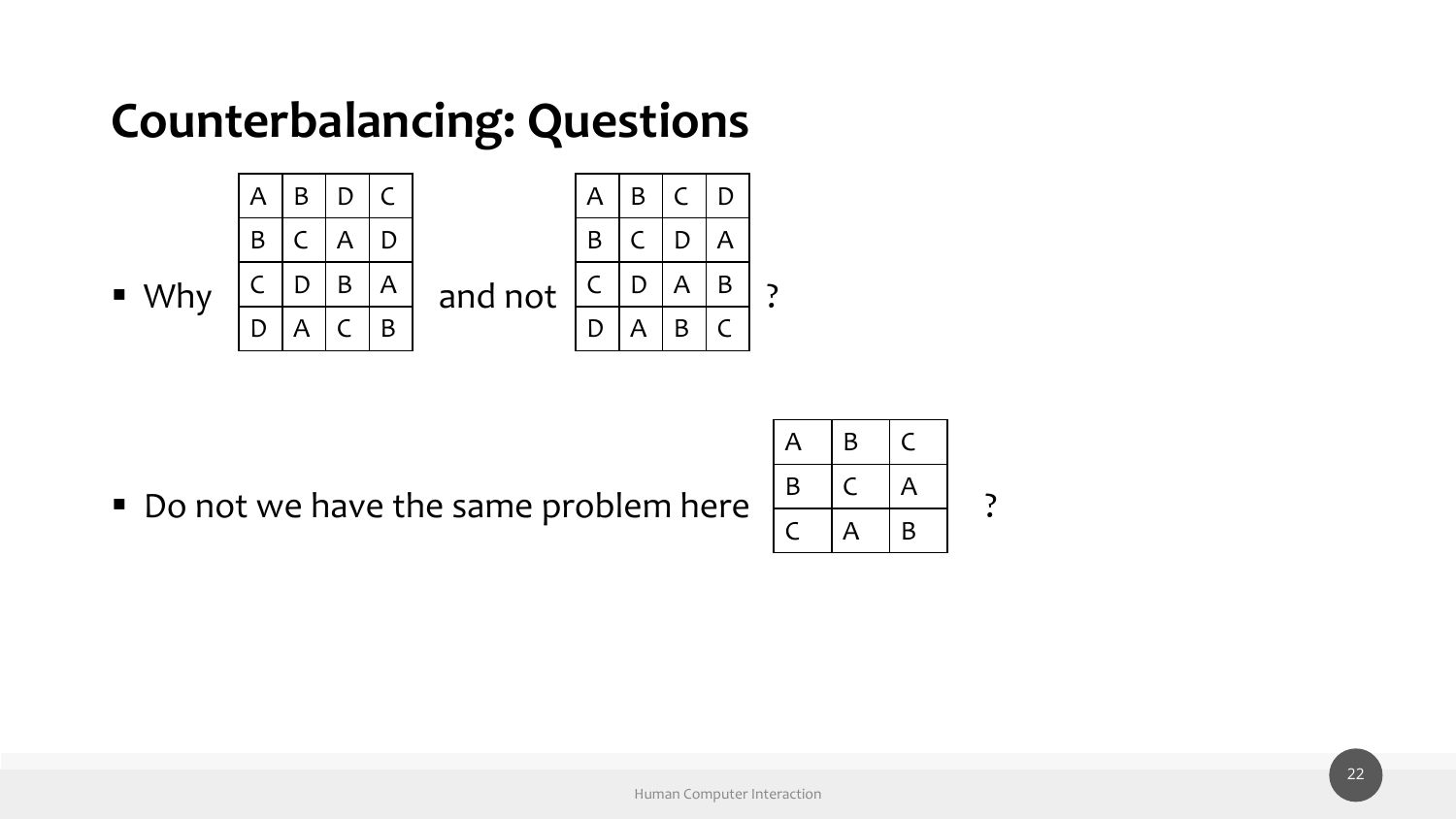# **Tasks and Procedure**

- When participants are given a test condition, they are asked to do a task while their "performance" is measured
- § A good task should *represent* and *discriminate*
	- o representative of the activities people will do with the interface
	- $\circ$  discriminate the test conditions, i.e., to further highlight the different effects between conditions
- § Procedure
	- o the list of tasks, instructions, demonstrations given to participants
	- o any questionnaire
	- o …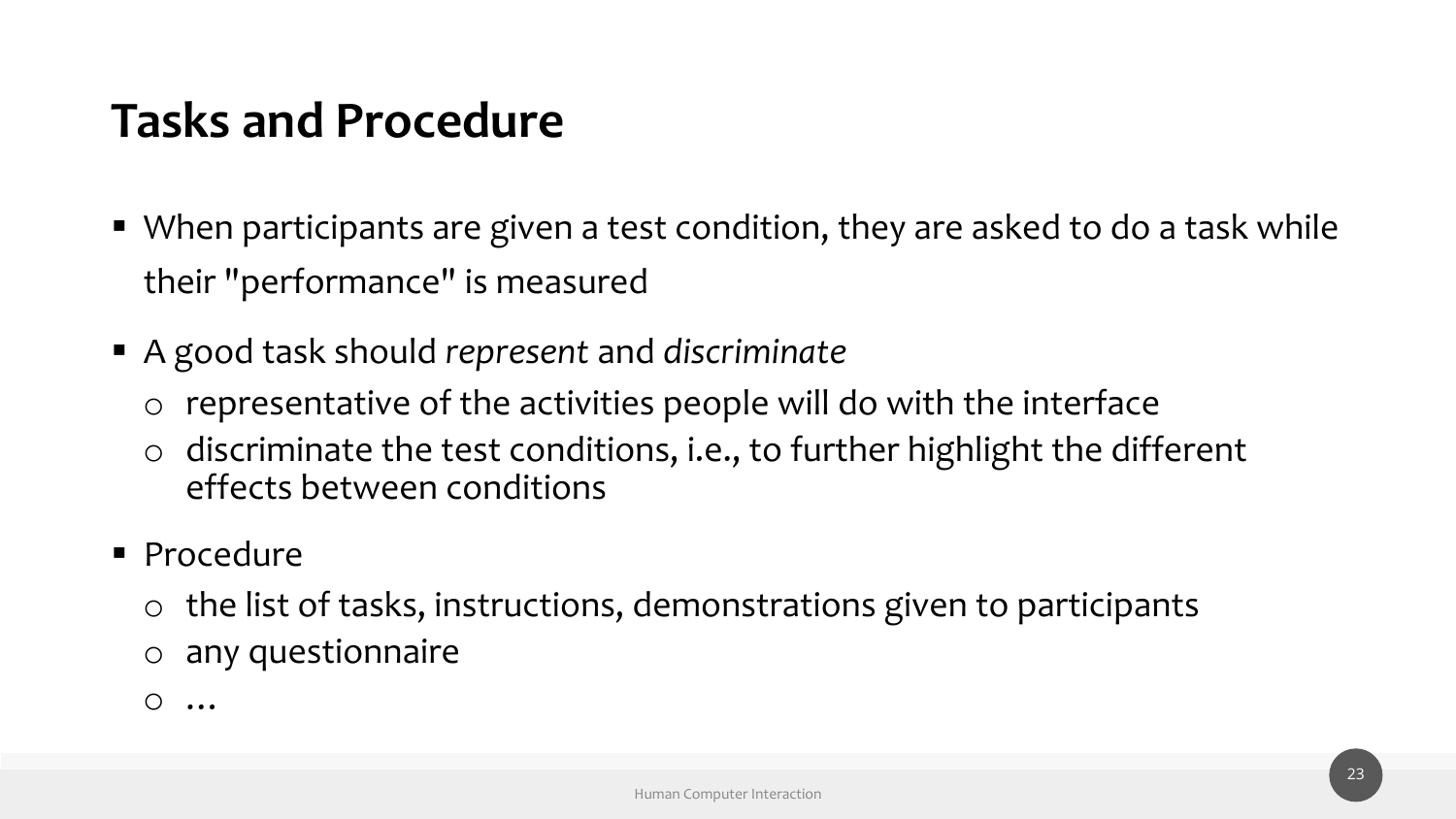# **Statistical Measures**

- Disclaimer: before applying *any* statistical tests, you **must always look** at data
	- o it can expose *outliers*, e.g., a participant took 3 times as long as everyone else to do a task, and you know that that participant had been suffering from a severe flu the day of the experiment
	- o we are not going deep on statistics, as this is beyond the scope of this course
- The choice of statistical analysis depends on
	- $\circ$  the type of data
	- o the information required
		- is there a difference? how big is it? how is the estimate?
	- o the data distribution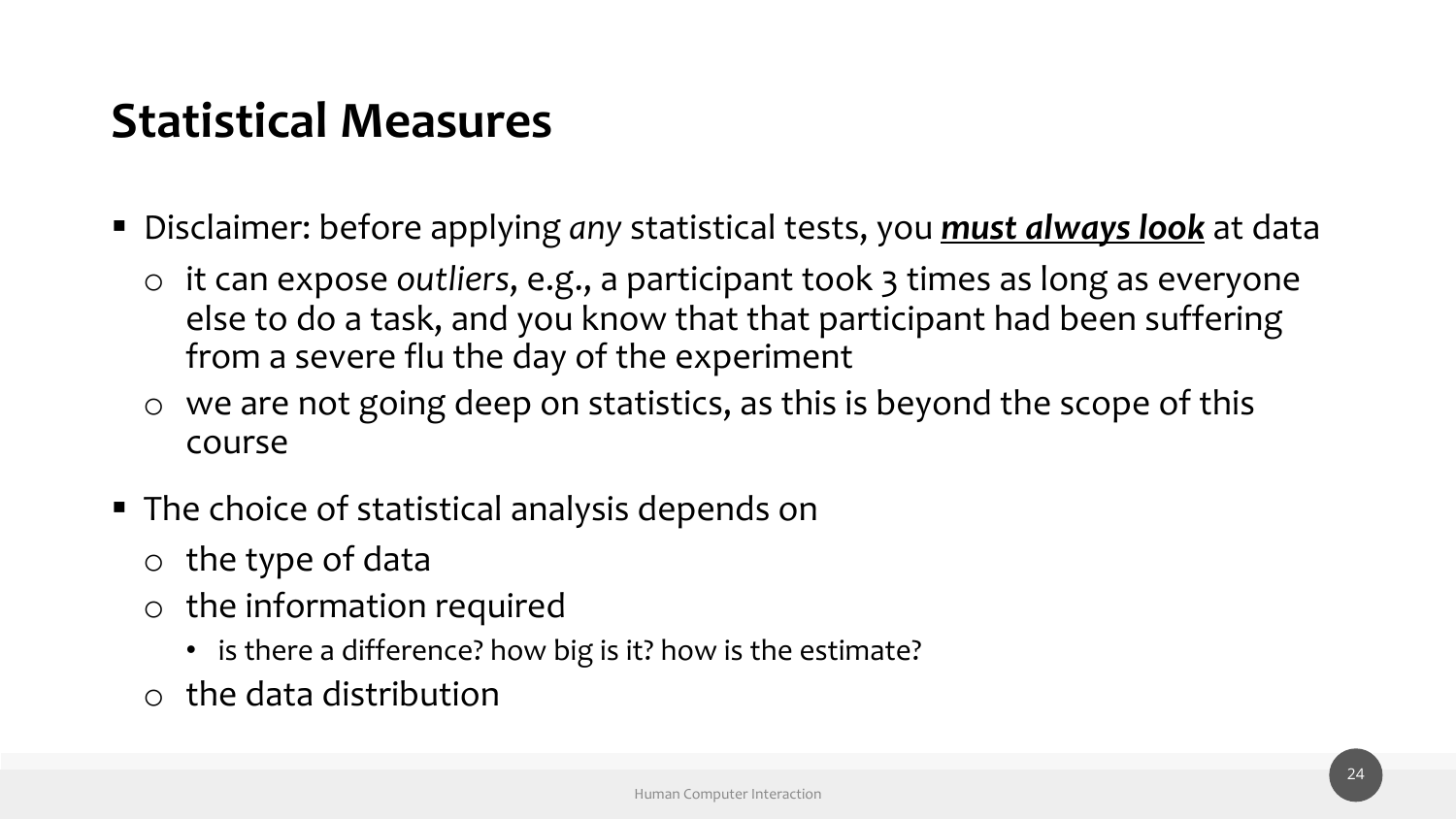# **Types of Data**

- Nominal
	- o categorical data
	- o arbitrary assign a code to mutually exclusive attributes or categories
	- o e.g., car license plate numbers, codes for postal zone, gender, …
- Ordinal
	- o provide an order or ranking to an attribute
	- o e.g., first choice, second choice, third choice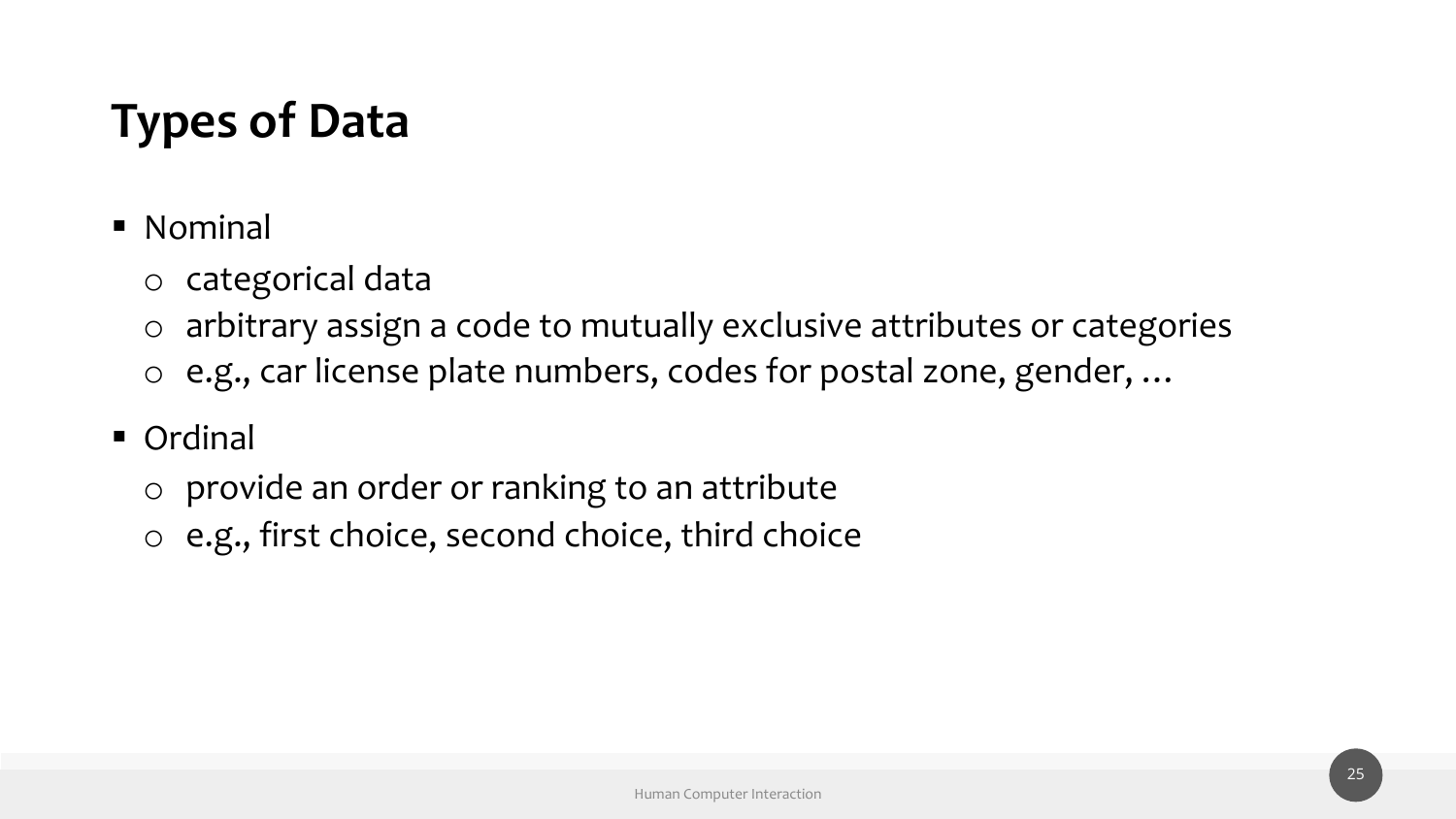# **Types of Data**

- Interval
	- o data with equal distances between adjacent values
	- o no absolute zero
	- o e.g., Celsius temperature scale
	- o can be continuous or discrete
- Ratio
	- $\circ$  the most sophisticated of the four types
	- o have an absolute zero
	- o e.g., time, all the physical measurements, age, count, …
	- o can be continuous or discrete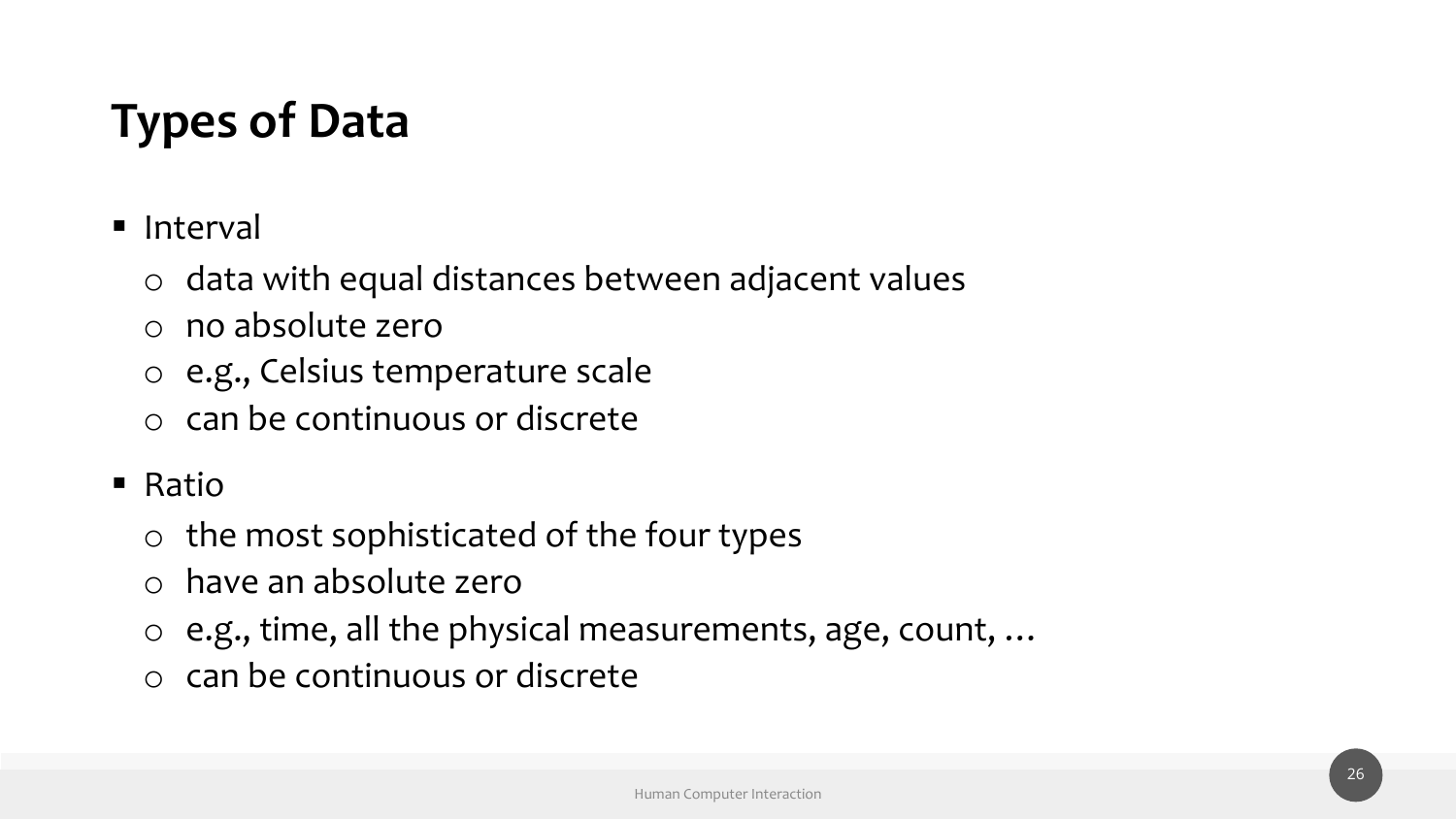# **Types of Data and Related Statistical Tests**

- § Non-parametric tests
	- $\circ$  can be applied to any scale of data
		- limited use for ratio data
	- o "distribution free"
- Parametric tests
	- o assume data from a probability distribution
		- e.g., normal or *t*-distribution
	- o more *powerful* than non-parametric tests
		- given the same set of data, a parametric test might detect a difference that the nonparametric test would miss

| <b>Types of Data</b> | <b>Appropriate Statistical Tests</b> |
|----------------------|--------------------------------------|
| Nominal              |                                      |
| Ordinal              | Non-parametric Tests                 |
| Interval             | <b>Parametric Tests</b>              |
| Ratio                | Non-parametric Tests                 |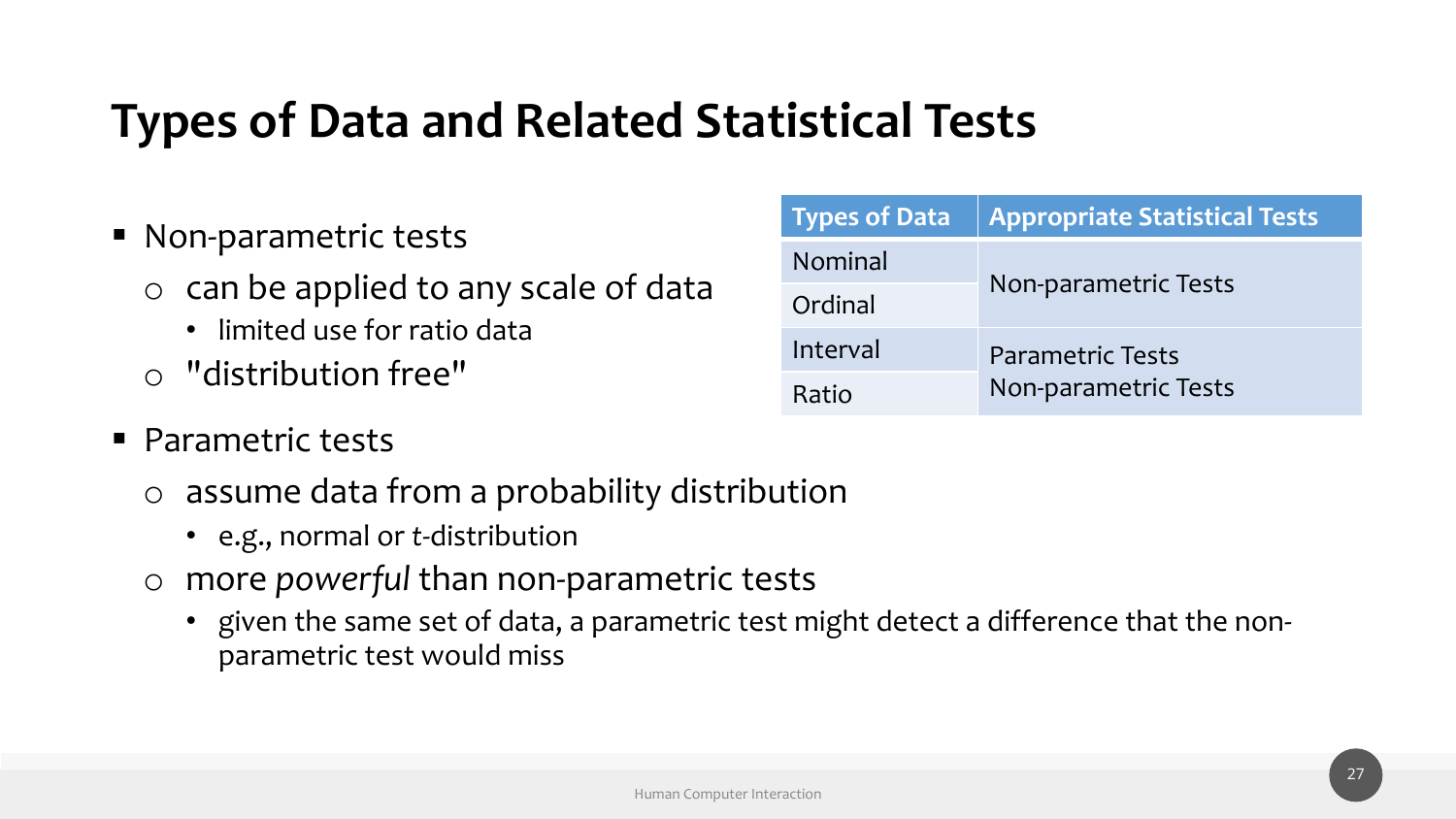# **Commonly Used Parametric Tests in HCI**

| <b>Experiment Design</b> | <b>Independent Variables</b> | Levels for each IV | <b>Type of Test</b>            |
|--------------------------|------------------------------|--------------------|--------------------------------|
|                          |                              | $\overline{2}$     | Independent samples t-test     |
| Between-subjects         | $\mathbf 1$                  | 3 or more          | One-way ANOVA                  |
|                          | 2 or more                    | 2 or more          | <b>Factorial ANOVA</b>         |
|                          |                              | $\overline{2}$     | Paired-samples t-test          |
| Within-subjects          |                              | 3 or more          | <b>Repeated measures ANOVA</b> |
|                          | 2 or more                    | 2 or more          | <b>Repeated measures ANOVA</b> |
| Mixed design             | 2 or more                    | 2 or more          | <b>Split-plot ANOVA</b>        |

When assumptions are not met, the independent samples *t*-test can be "replaced" by the Mann-Whitney U test, the Wilcoxon signed ranks test can be used instead of the paired-samples *t*-test, etc.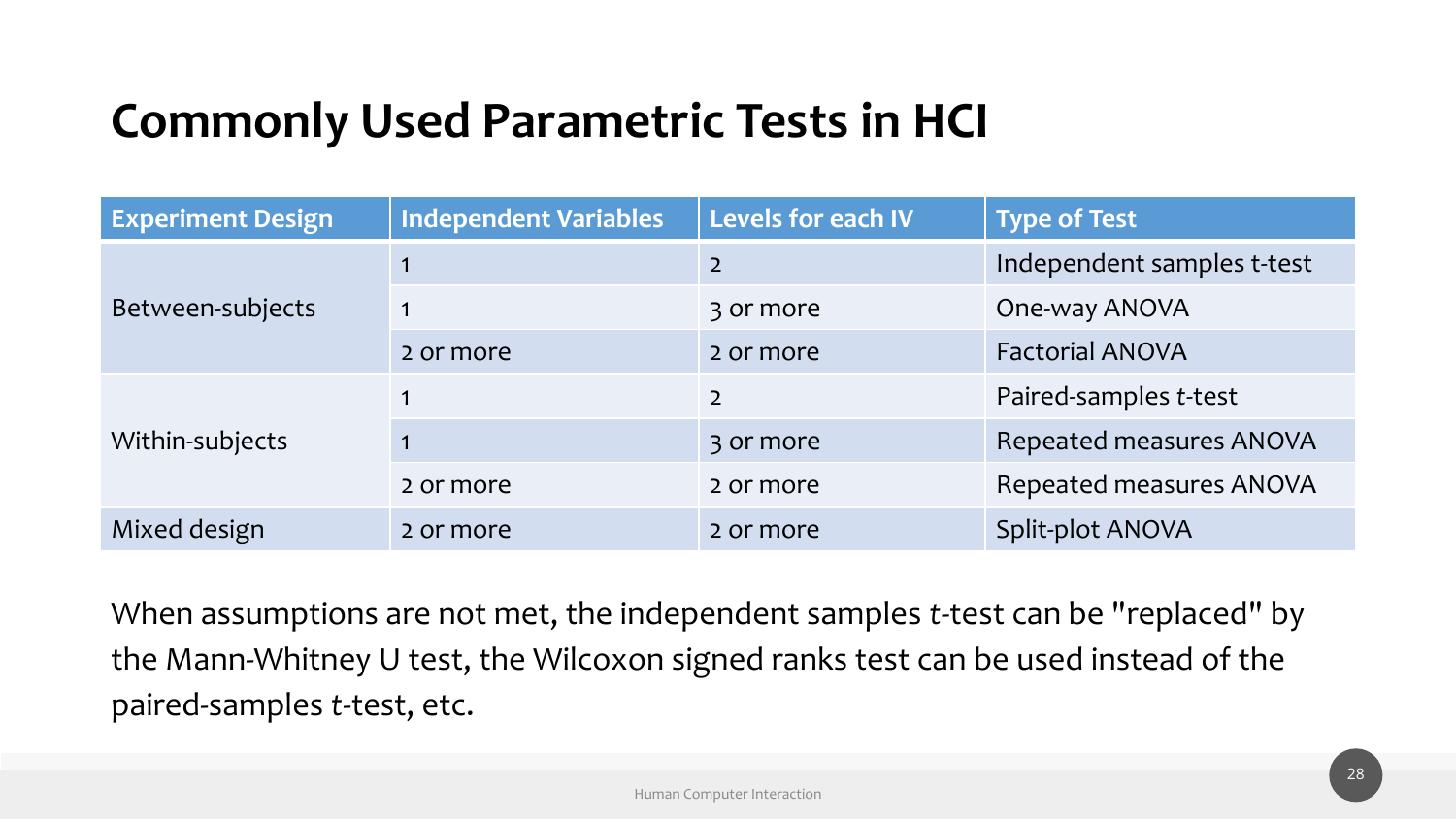# **Pearson's Chi-Square Test**

- It is a significance test used to analyze frequency count among categories
- One of the most used non-parametric test in HCI (for A/B Testing, mainly)
	- $\circ$  it is used with categorical data, to determine whether there is any relationship in your categories
	- o i.e., to compare sets of rates (e.g., "% occurrences") to tell whether the percentage differences are statistically significant
		- or happened by change
- It makes two assumptions:
	- $\circ$  data points in the categories must be independent from each others
		- e.g., each participant can only contribute in one category
	- $\circ$  it does not work well with small sample size (<20)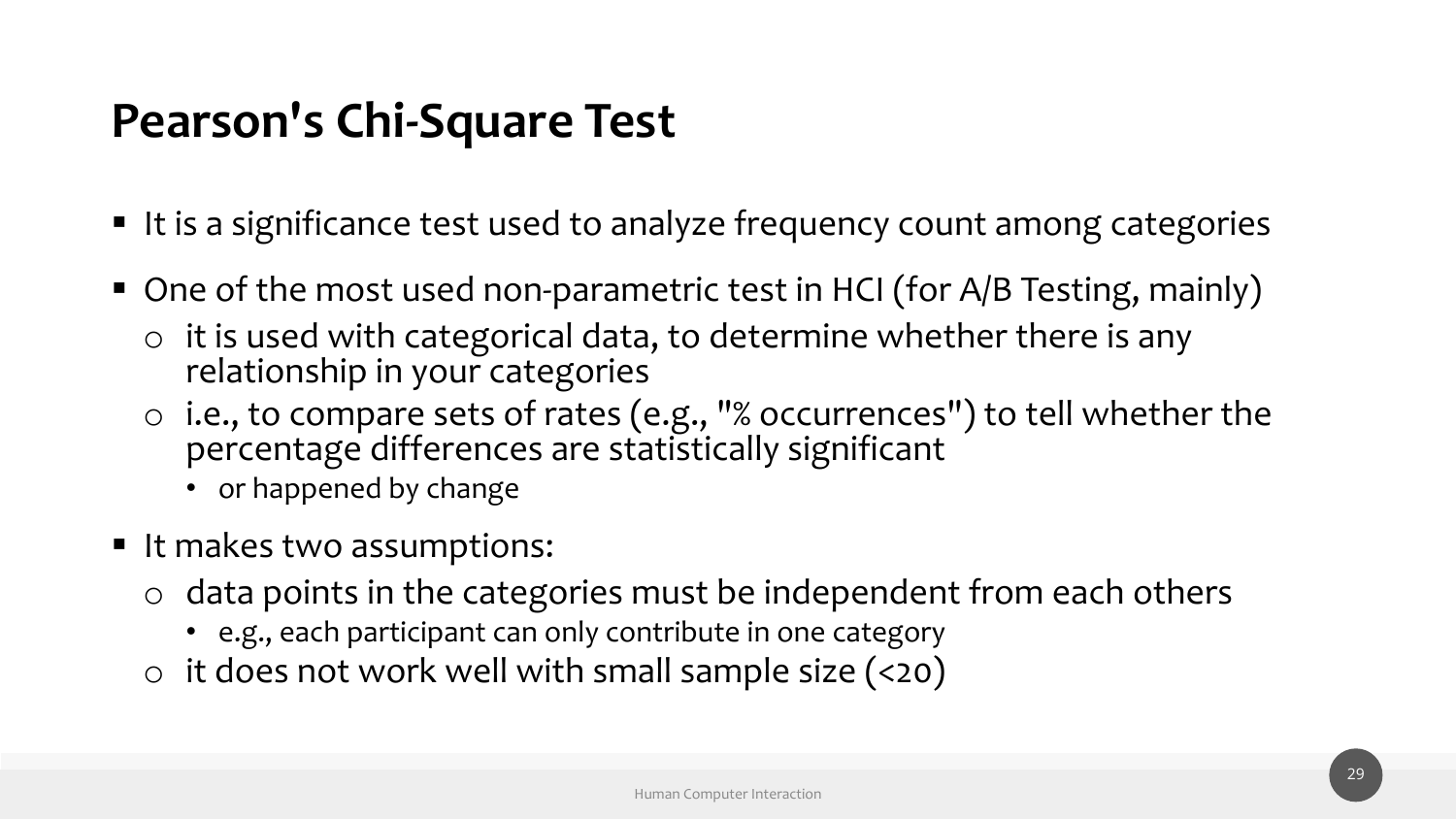# **Chi-Square Test: Example**

- I toss a coin 20 times and I have "head" for 13 times (and "tail" for 7). I am expecting to have 10 times "head" and 10 "tail", instead.
	- o *null hypothesis*: the behavior of the coin does not differ significantly from a "normal" coin
	- o *alternative hypothesis*: the behavior of the coin differs significantly from a "normal" coin
- We are going to apply the Chi-square test
	- o we would like to reject the null hypothesis
	- o and accept the alternative hypothesis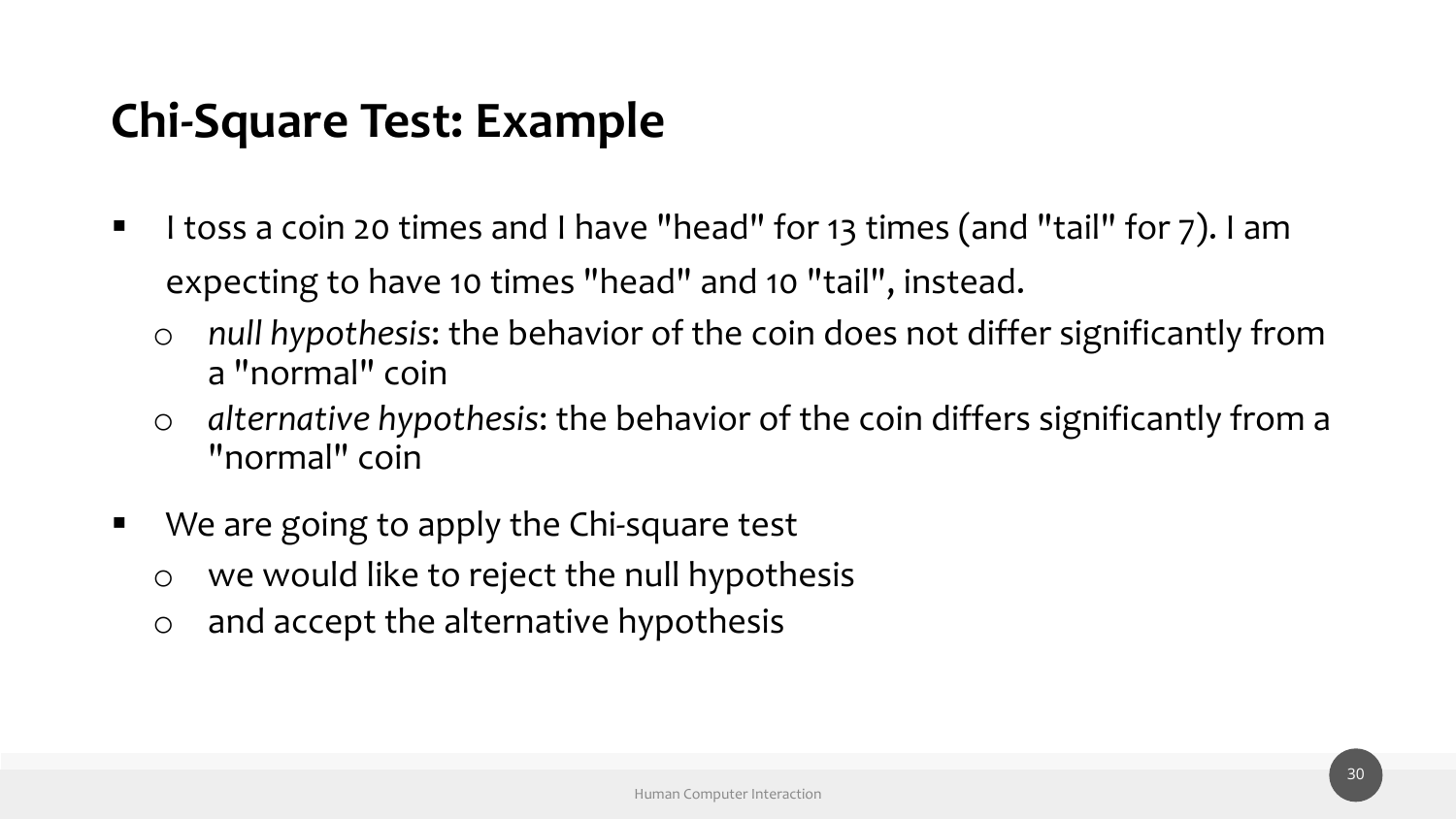#### **Chi-Square Test: Example**

*Our experiment*

*Expectation*

| <b>Head</b> | <b>Tail</b> | <b>Head</b> | <b>Tail</b> |
|-------------|-------------|-------------|-------------|
|             |             | 10          | 10          |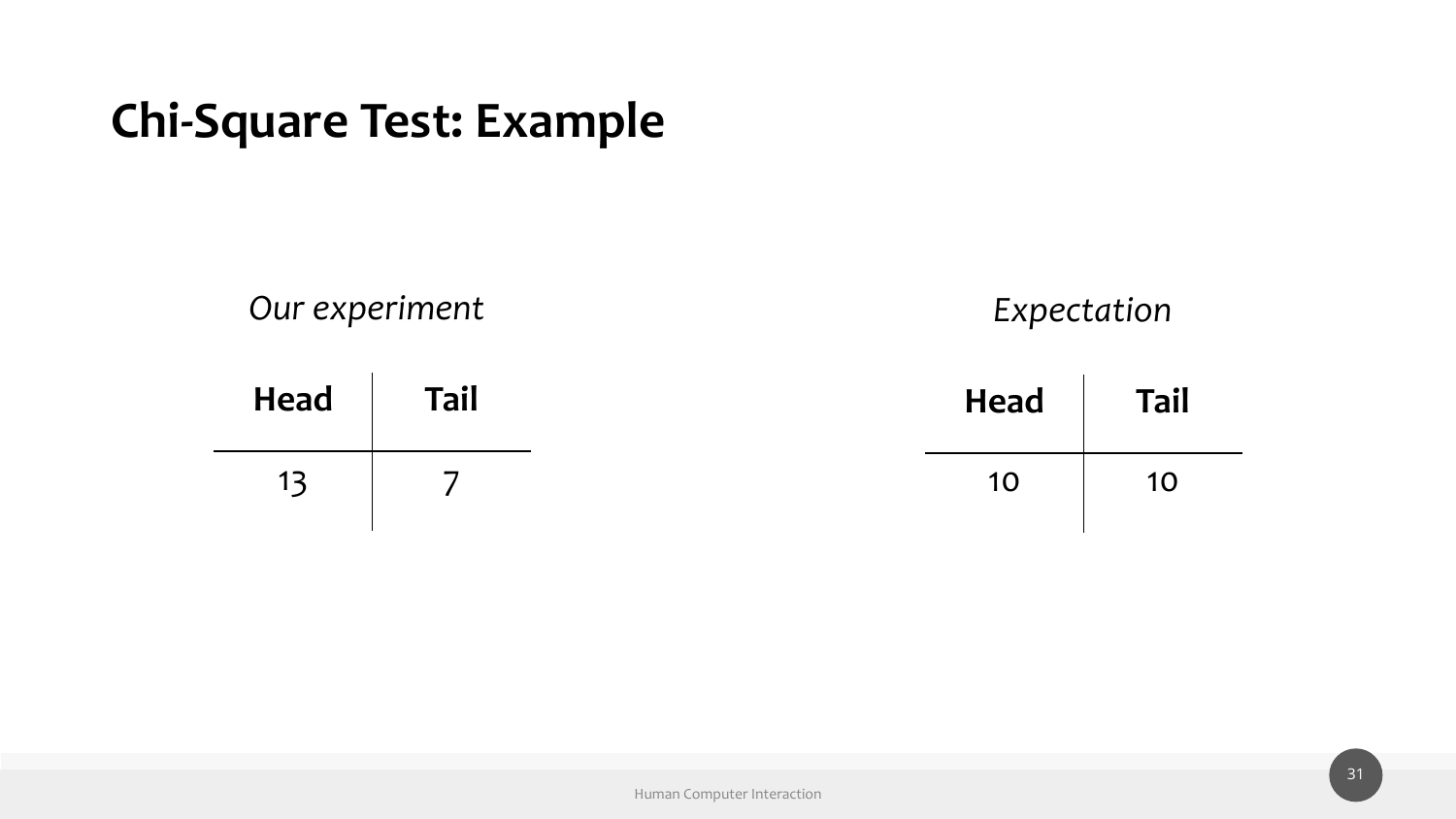1. Calculate the test statistics,  $\chi^2$ , a normalized sum of squared deviations between observed and theoretical frequencies

$$
\circ \quad \chi^2 = \sum_{i=1}^n \frac{(O_i - E_i)^2}{E_i}
$$

- $\circ$  where  $O_i$  is the i-th observation and  $E_i$  is the expected (theoretical) count of type i
- Coin example:

$$
\alpha \quad \chi^2 = \frac{(13-10)^2}{10} + \frac{(7-10)^2}{10} = 1.8
$$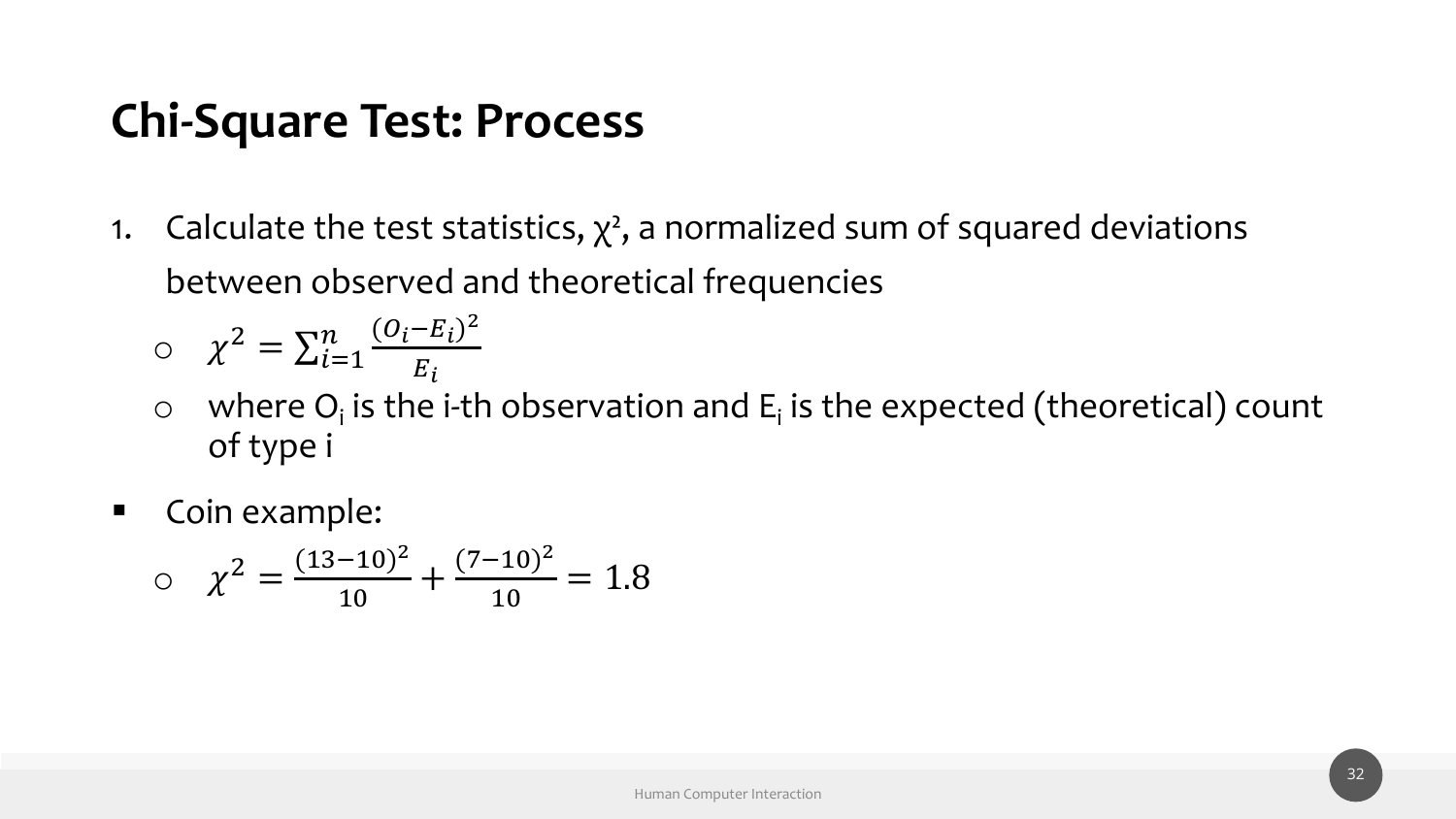- 2. Determine the degrees of freedom,  $df$ , of that statistic:
	- o the numbers we can freely modify without having other constraints from the others



- o here, we have only 1 cell/value that we can freely modify (given the fixed total of 20 trials)
- $\circ$  df = 1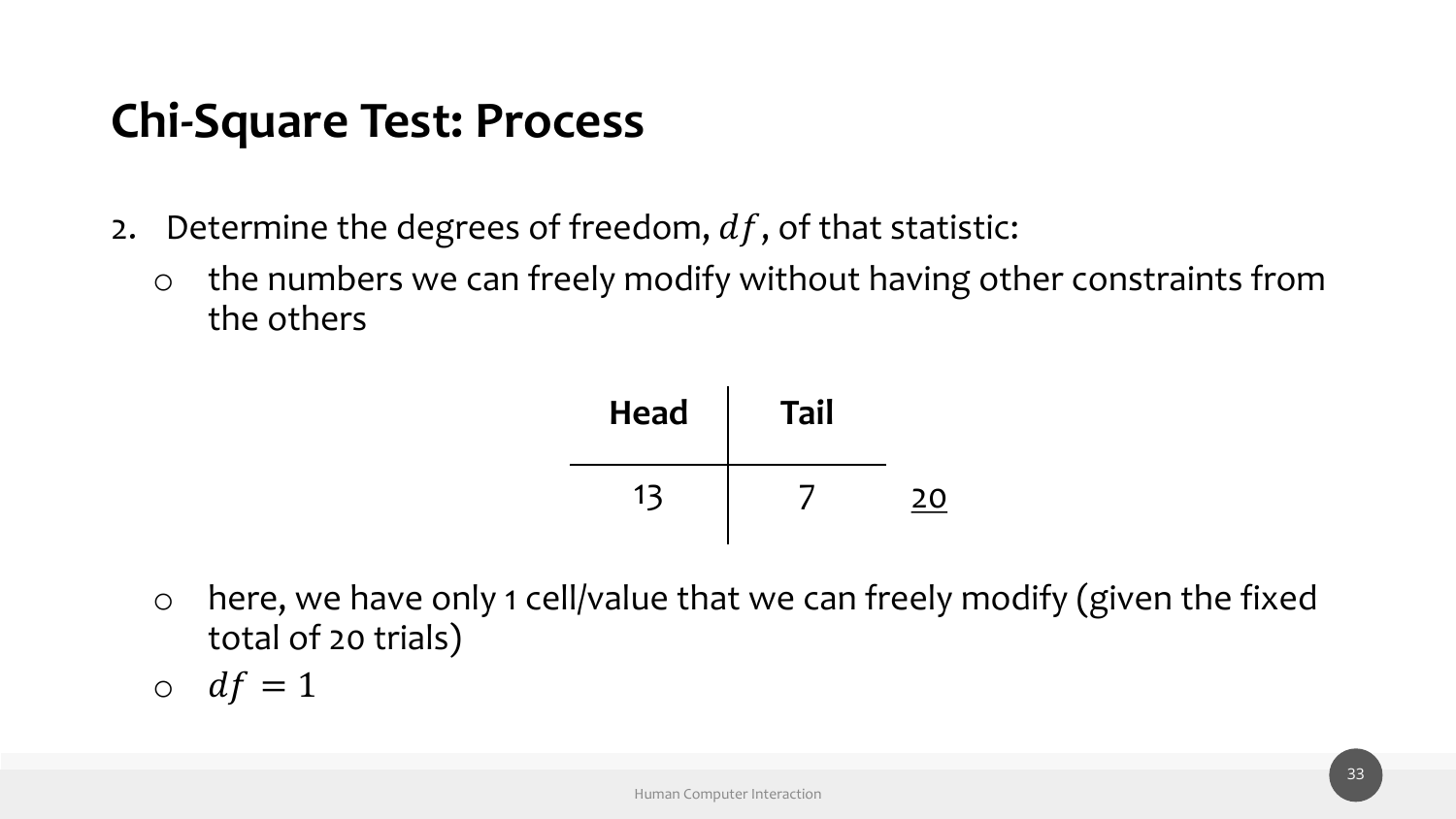

- 2. Determine the degrees of freedom,  $df$ , of that statistic:
	- $\circ$  Goodness of fit,  $df = (Cols 1)$ 
		- how much an entity is a good fit for the general population of those entities
	- o Test of independence,  $df = (Rows 1) \times (Cols 1)$ 
		- two variables
		- Rows corresponds to number of levels in one variable, and Cols corresponds to number of levels in the second variable
- Coin example: goodness of fit
	- o "is our coin part of the population of 'normal' coins?"

 $\circ$   $df = (2 - 1) = 1$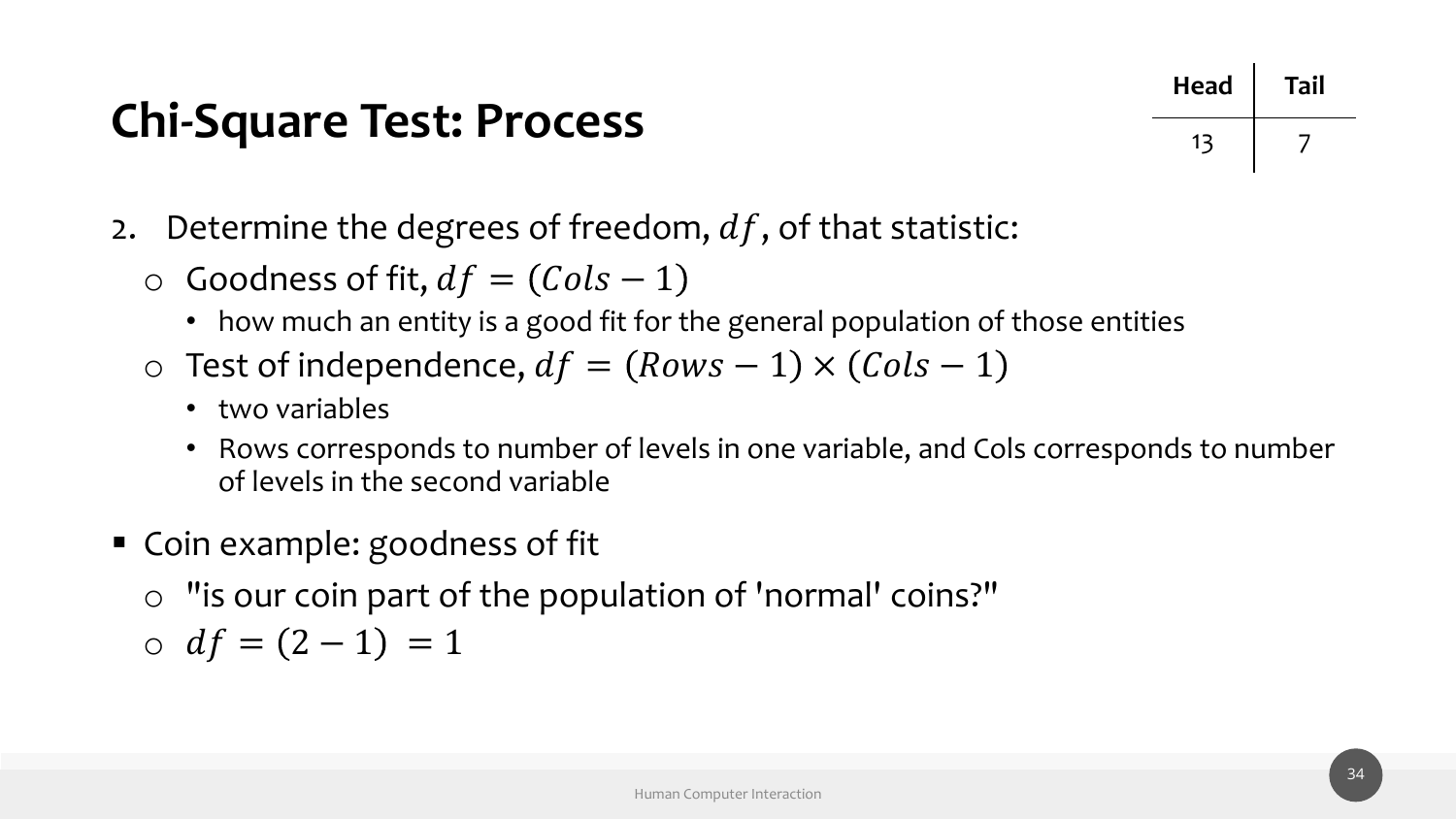3. Look for the level of confidence (p-value) related  $df$  (1) in a Probability Table:

|                | df 0.995 | 0.99                    |                 | $\begin{array}{ c c c c c } \hline \textbf{0.975} & \textbf{0.95} & \textbf{0.90} \hline \end{array}$ |               | 0.10          | <b>O</b> |
|----------------|----------|-------------------------|-----------------|-------------------------------------------------------------------------------------------------------|---------------|---------------|----------|
|                | $---$    | $---$                   | 0.001           | 0.004                                                                                                 | 0.016         | $2.706 - 3.1$ |          |
| 2 <sup>1</sup> | 0.010    | 0.020                   | 0.051           | 0.103                                                                                                 | 0.211         | 4.605         | $-5.9$   |
| 3 <sup>1</sup> | 0.072    |                         | $0.115$ $0.216$ |                                                                                                       | $0.352$ 0.584 | 6.251         | 7.       |
| $4 \square$    | 0.207    |                         | $0.297$ 0.484   | 0.711                                                                                                 | 1.064         | 7.779         | - 9.4    |
| 5 <sub>1</sub> |          | $0.412$ $0.554$ $0.831$ |                 | 1.145                                                                                                 | 1.610         | $9.236$ 11.0  |          |

from https:/

- Coin example:
	- $\circ$  first row, 0.10<p<0.25 (p ≈ 0.20)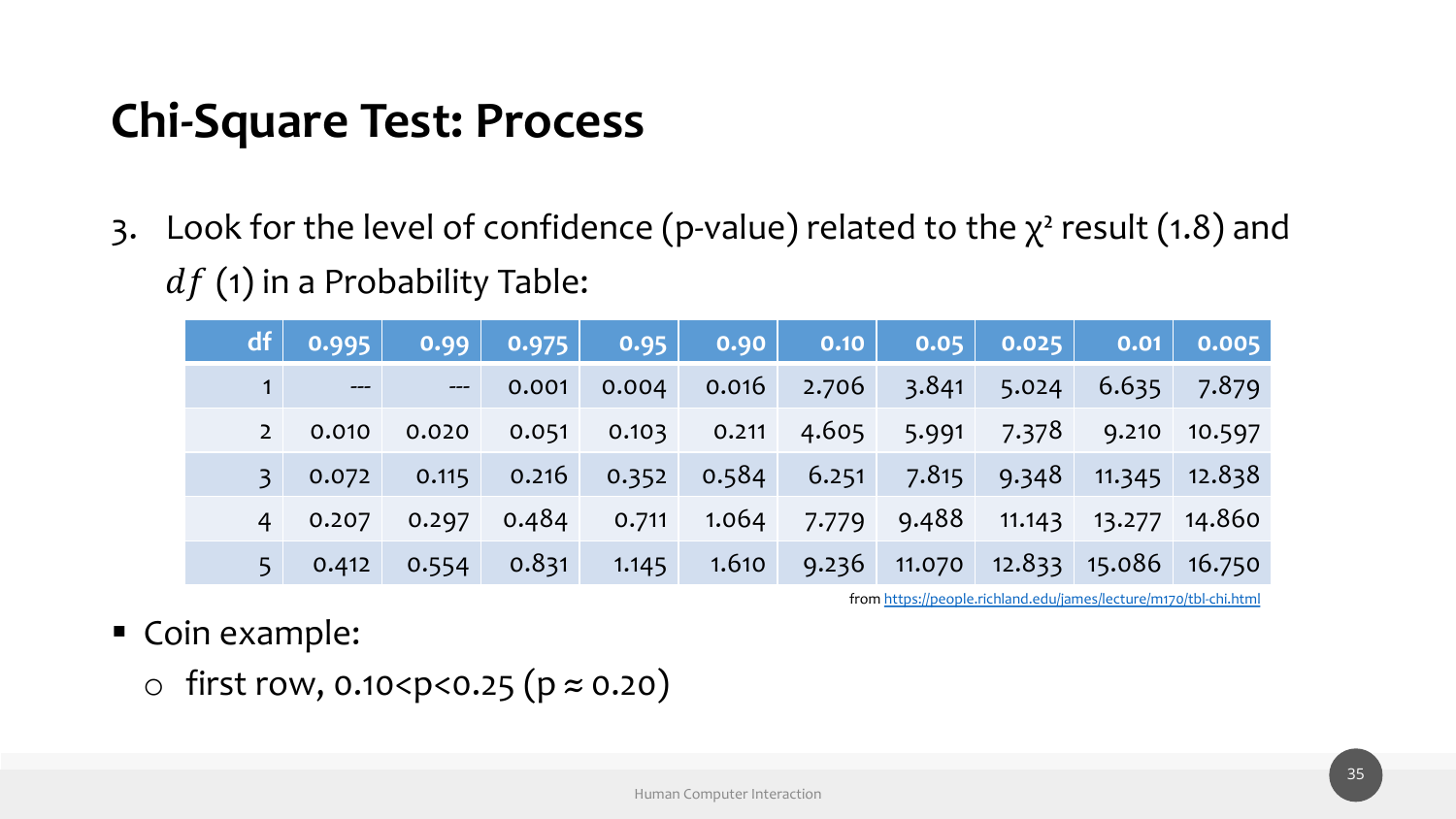- **4. Sustain** or **reject** the null hypothesis
	- o we usually reject the null hypothesis at p < 0.05 or p < 0.01
	- o i.e., we are confident that 95% or 99% of the time the test result correctly applies to the entire population
- Coin example:
	- o we fail to reject the null hypothesis!
	- so, we cannot say that our coin is "unfair"...
- In the end... is the null hypothesis true?
	- o we do not know, but we cannot reject it!
		- the evidence we have is insufficient for rejecting it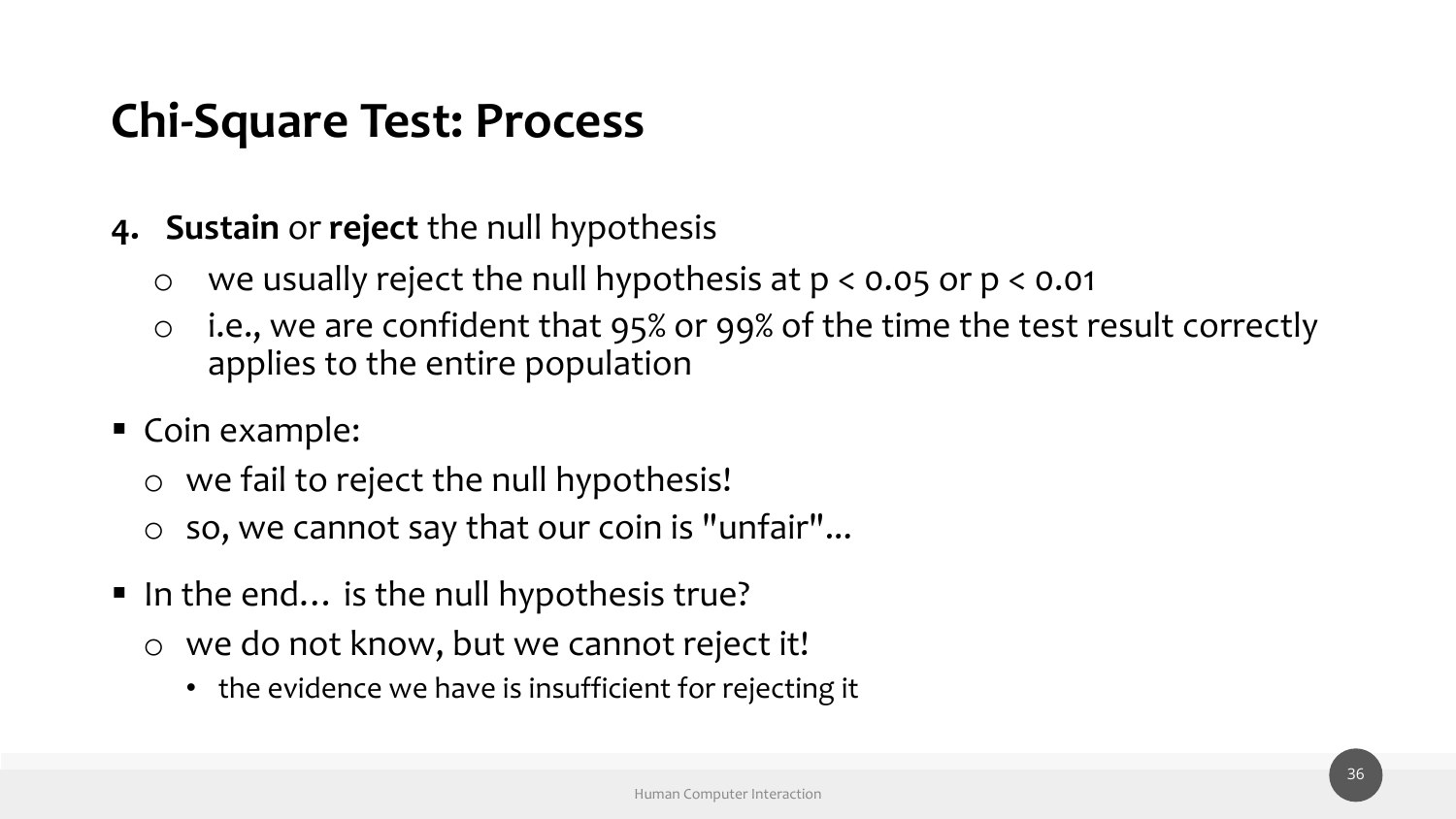# **References**

- Alan Dix, Janet Finlay, Gregory Abowd, Russell Beale, Human Computer Interaction, 3rd Edition
	- o Chapter 9: Evaluation Techniques
- I. Scott MacKenzie, Human-Computer Interaction An Empirical Research Perspective
	- o Chapter 5: Designing HCI Experiments
- Jonathan Lazar, Jinjuan Heidi Fend, Harry Hochheiser, Research Methods in Human-Computer Interaction, 1st Edition
	- o Chapter 4: Statistical Analysis, page 73